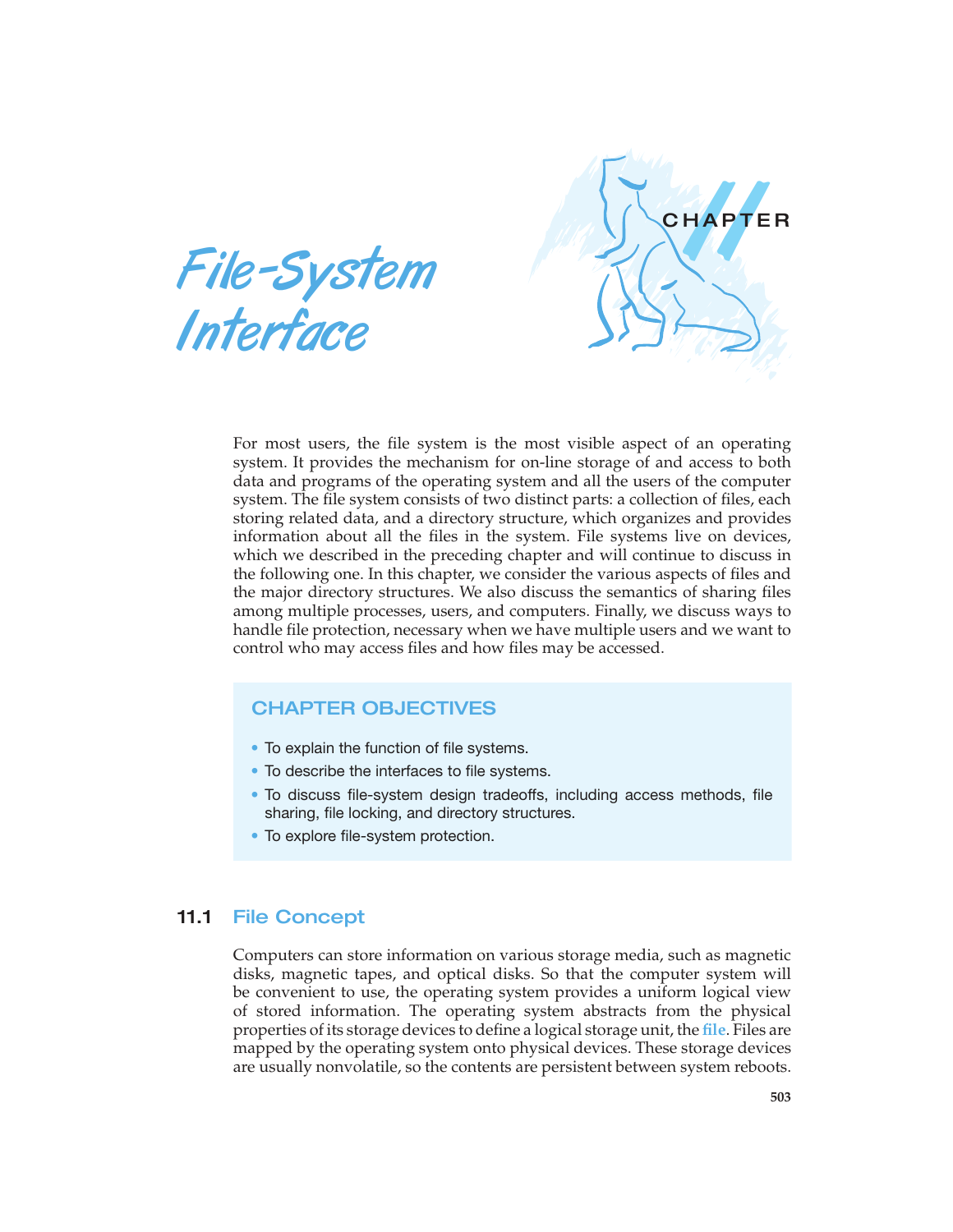A file is a named collection of related information that is recorded on secondary storage. From a user's perspective, a file is the smallest allotment of logical secondary storage; that is, data cannot be written to secondary storage unless they are within a file. Commonly, files represent programs (both source and object forms) and data. Data files may be numeric, alphabetic, alphanumeric, or binary. Files may be free form, such as text files, or may be formatted rigidly. In general, a file is a sequence of bits, bytes, lines, or records, the meaning of which is defined by the file's creator and user. The concept of a file is thus extremely general.

The information in a file is defined by its creator. Many different types of information may be stored in a file—source or executable programs, numeric or text data, photos, music, video, and so on. A file has a certain defined structure, which depends on its type. A **text file** is a sequence of characters organized into lines (and possibly pages). A **source file** is a sequence of functions, each of which is further organized as declarations followed by executable statements. An **executable file** is a series of code sections that the loader can bring into memory and execute.

## 11.1.1 File Attributes

A file is named, for the convenience of its human users, and is referred to by its name. A name is usually a string of characters, such as example.c. Some systems differentiate between uppercase and lowercase characters in names, whereas other systems do not. When a file is named, it becomes independent of the process, the user, and even the system that created it. For instance, one user might create the file example.c, and another user might edit that file by specifying its name. The file's owner might write the file to a USB disk, send it as an e-mail attachment, or copy it across a network, and it could still be called example.c on the destination system.

A file's attributes vary from one operating system to another but typically consist of these:

- **Name**. The symbolic file name is the only information kept in humanreadable form.
- **Identifier**. This unique tag, usually a number, identifies the file within the file system; it is the non-human-readable name for the file.
- **Type**. This information is needed for systems that support different types of files.
- **Location**. This information is a pointer to a device and to the location of the file on that device.
- **Size**. The current size of the file (in bytes, words, or blocks) and possibly the maximum allowed size are included in this attribute.
- Protection. Access-control information determines who can do reading, writing, executing, and so on.
- **Time, date, and user identification**. This information may be kept for creation, last modification, and last use. These data can be useful for protection, security, and usage monitoring.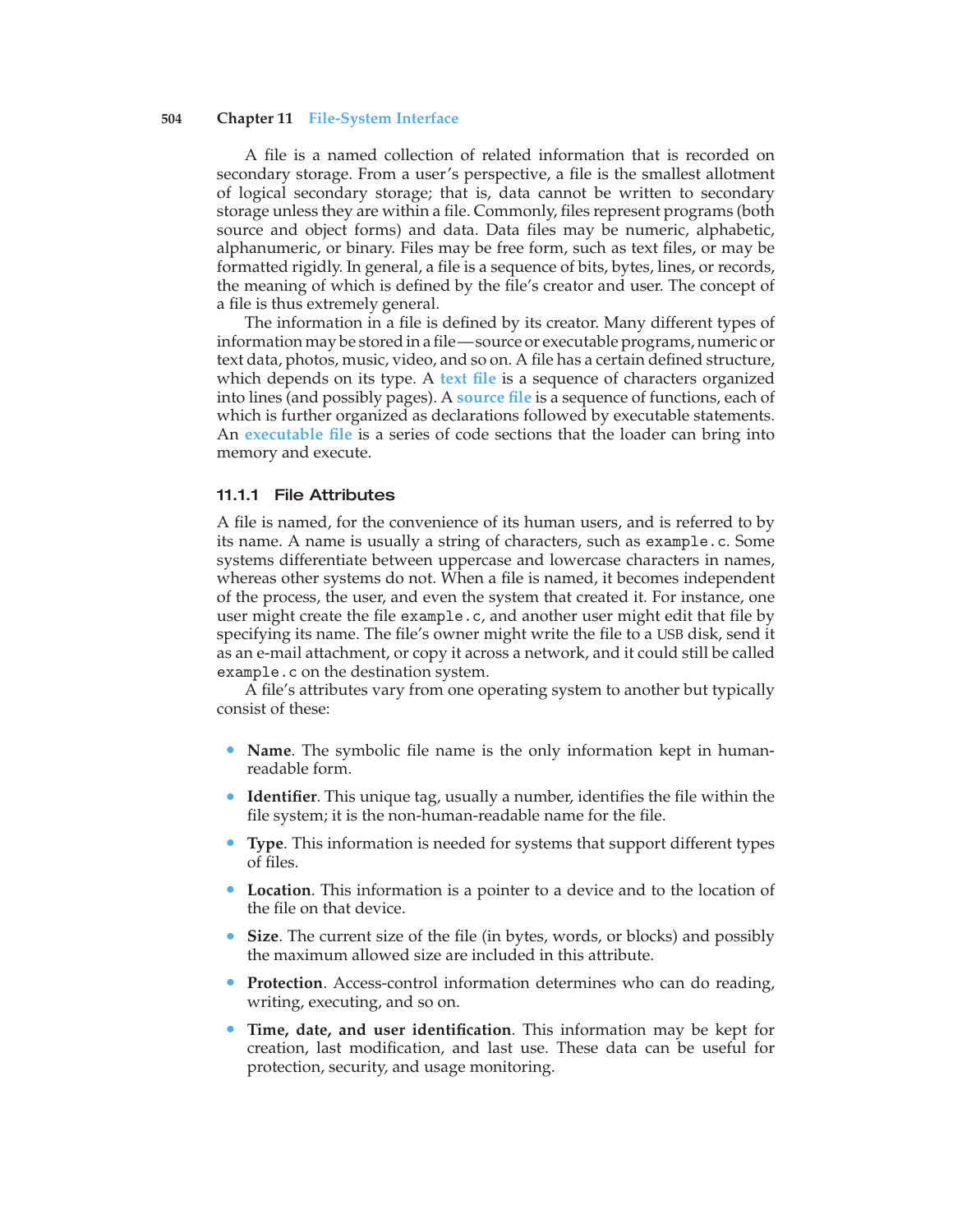| 000                                                                     | $T_X$ 11.tex Info                                                                                    |
|-------------------------------------------------------------------------|------------------------------------------------------------------------------------------------------|
| TFX 11.tex<br>Modified: Today 2:00 PM                                   | 111 KB                                                                                               |
| Spotlight Comments:                                                     |                                                                                                      |
| General:                                                                |                                                                                                      |
| Kind: TeX Document<br>Created: Today 1:46 PM<br>Modified: Today 2:00 PM | Size: 111,389 bytes (115 KB on disk)<br>Where: /Users/greg/Dropbox/osc9e/tex<br>Label: X U U U U U U |
| Stationery pad<br>Locked                                                |                                                                                                      |
| ▼ More Info:                                                            |                                                                                                      |
| Last opened: Today 1:47 PM                                              |                                                                                                      |
| ▼ Name & Extension:                                                     |                                                                                                      |
| $11.$ tex                                                               |                                                                                                      |
| Hide extension                                                          |                                                                                                      |
| ▼ Open with:                                                            |                                                                                                      |
| TEX texmaker                                                            |                                                                                                      |
| like this one.                                                          | Use this application to open all documents                                                           |
| Change All                                                              |                                                                                                      |
| Preview:                                                                |                                                                                                      |
| <b>V</b> Sharing & Permissions:<br>You can read and write               |                                                                                                      |
| Name                                                                    | Privilege                                                                                            |
| greg (Me)<br><b>11</b> staff<br>everyone                                | # Read & Write<br># Read only<br># No Access                                                         |
| +- 章▼                                                                   |                                                                                                      |

**Figure 11.1** A file info window on Mac OS X.

Some newer file systems also support **extended file attributes**, including character encoding of the file and security features such as a file checksum. Figure 11.1 illustrates a **file info window** on Mac OS X, which displays a file's attributes.

The information about all files is kept in the directory structure, which also resides on secondary storage. Typically, a directory entry consists of the file's name and its unique identifier. The identifier in turn locates the other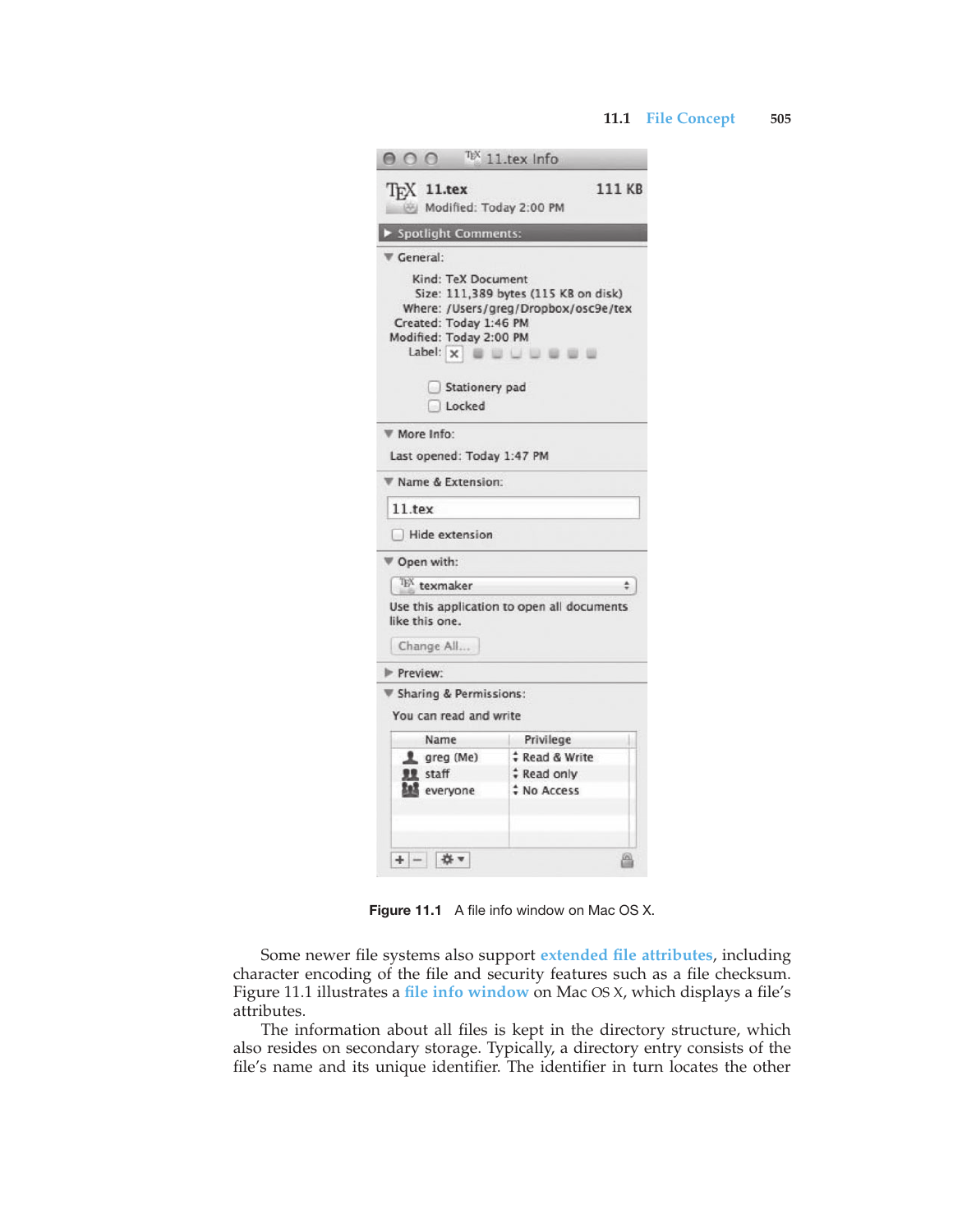file attributes. It may take more than a kilobyte to record this information for each file. In a system with many files, the size of the directory itself may be megabytes. Because directories, like files, must be nonvolatile, they must be stored on the device and brought into memory piecemeal, as needed.

# 11.1.2 File Operations

A file is an abstract data type. To define a file properly, we need to consider the operations that can be performed on files. The operating system can provide system calls to create, write, read, reposition, delete, and truncate files. Let's examine what the operating system must do to perform each of these six basic file operations. It should then be easy to see how other similar operations, such as renaming a file, can be implemented.

- **Creating a file**. Two steps are necessary to create a file. First, space in the file system must be found for the file. We discuss how to allocate space for the file in Chapter 12. Second, an entry for the new file must be made in the directory.
- **Writing a file**. To write a file, we make a system call specifying both the name of the file and the information to be written to the file. Given the name of the file, the system searches the directory to find the file's location. The system must keep a **write pointer** to the location in the file where the next write is to take place. The write pointer must be updated whenever a write occurs.
- **Reading a file**. To read from a file, we use a system call that specifies the name of the file and where (in memory) the next block of the file should be put. Again, the directory is searched for the associated entry, and the system needs to keep a **read pointer** to the location in the file where the next read is to take place. Once the read has taken place, the read pointer is updated. Because a process is usually either reading from or writing to a file, the current operation location can be kept as a per-process **currentfile-position pointer**. Both the read and write operations use this same pointer, saving space and reducing system complexity.
- **Repositioning within a file**. The directory is searched for the appropriate entry, and the current-file-position pointer is repositioned to a given value. Repositioning within a file need not involve any actual I/O. This file operation is also known as a file **seek**.
- **Deleting a file**. To delete a file, we search the directory for the named file. Having found the associated directory entry, we release all file space, so that it can be reused by other files, and erase the directory entry.
- **Truncating a file**. The user may want to erase the contents of a file but keep its attributes. Rather than forcing the user to delete the file and then recreate it, this function allows all attributes to remain unchanged—except for file length—but lets the file be reset to length zero and its file space released.

These six basic operations comprise the minimal set of required file operations. Other common operations include appending new information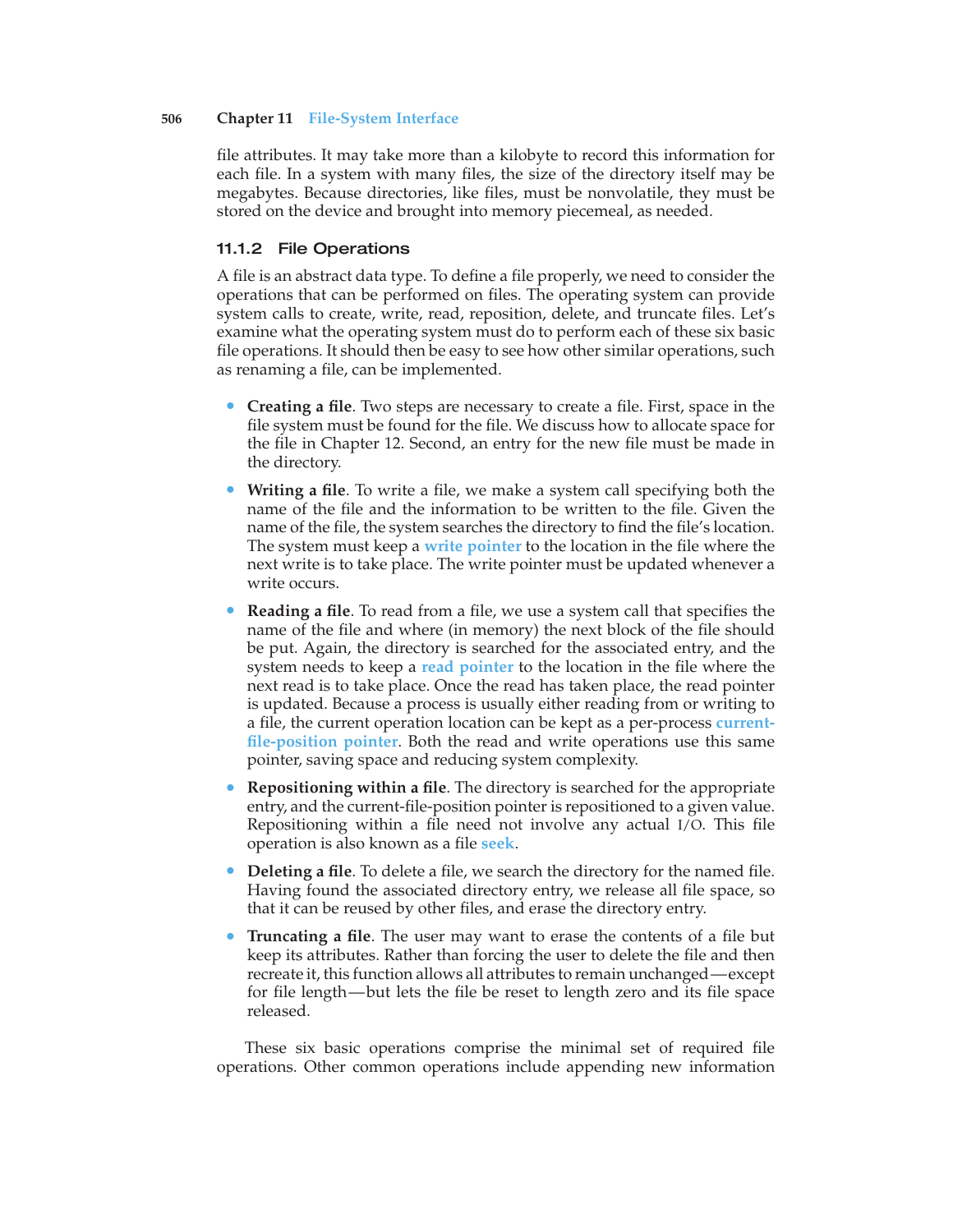to the end of an existing file and renaming an existing file. These primitive operations can then be combined to perform other file operations. For instance, we can create a copy of a file—or copy the file to another I/O device, such as a printer or a display—by creating a new file and then reading from the old and writing to the new. We also want to have operations that allow a user to get and set the various attributes of a file. For example, we may want to have operations that allow a user to determine the status of a file, such as the file's length, and to set file attributes, such as the file's owner.

Most of the file operations mentioned involve searching the directory for the entry associated with the named file. To avoid this constant searching, many systems require that an open() system call be made before a file is first used. The operating system keeps a table, called the **open-file table**, containing information about all open files. When a file operation is requested, the file is specified via an index into this table, so no searching is required. When the file is no longer being actively used, it is closed by the process, and the operating system removes its entry from the open-file table. create() and delete() are system calls that work with closed rather than open files.

Some systems implicitly open a file when the first reference to it is made. The file is automatically closed when the job or program that opened the file terminates. Most systems, however, require that the programmer open a file explicitly with the open() system call before that file can be used. The open() operation takes a file name and searches the directory, copying the directory entry into the open-file table. The open() call can also accept accessmode information—create, read-only, read –write, append-only, and so on. This mode is checked against the file's permissions. If the request mode is allowed, the file is opened for the process. The open() system call typically returns a pointer to the entry in the open-file table. This pointer, not the actual file name, is used in all I/O operations, avoiding any further searching and simplifying the system-call interface.

The implementation of the open() and close() operations is more complicated in an environment where several processes may open the file simultaneously. This may occur in a system where several different applications open the same file at the same time. Typically, the operating system uses two levels of internal tables: a per-process table and a system-wide table. The perprocess table tracks all files that a process has open. Stored in this table is information regarding the process's use of the file. For instance, the current file pointer for each file is found here. Access rights to the file and accounting information can also be included.

Each entry in the per-process table in turn points to a system-wide open-file table. The system-wide table contains process-independent information, such as the location of the file on disk, access dates, and file size. Once a file has been opened by one process, the system-wide table includes an entry for the file. When another process executes an open() call, a new entry is simply added to the process's open-file table pointing to the appropriate entry in the system-wide table. Typically, the open-file table also has an **open count** associated with each file to indicate how many processes have the file open. Each close() decreases this open count, and when the open count reaches zero, the file is no longer in use, and the file's entry is removed from the open-file table.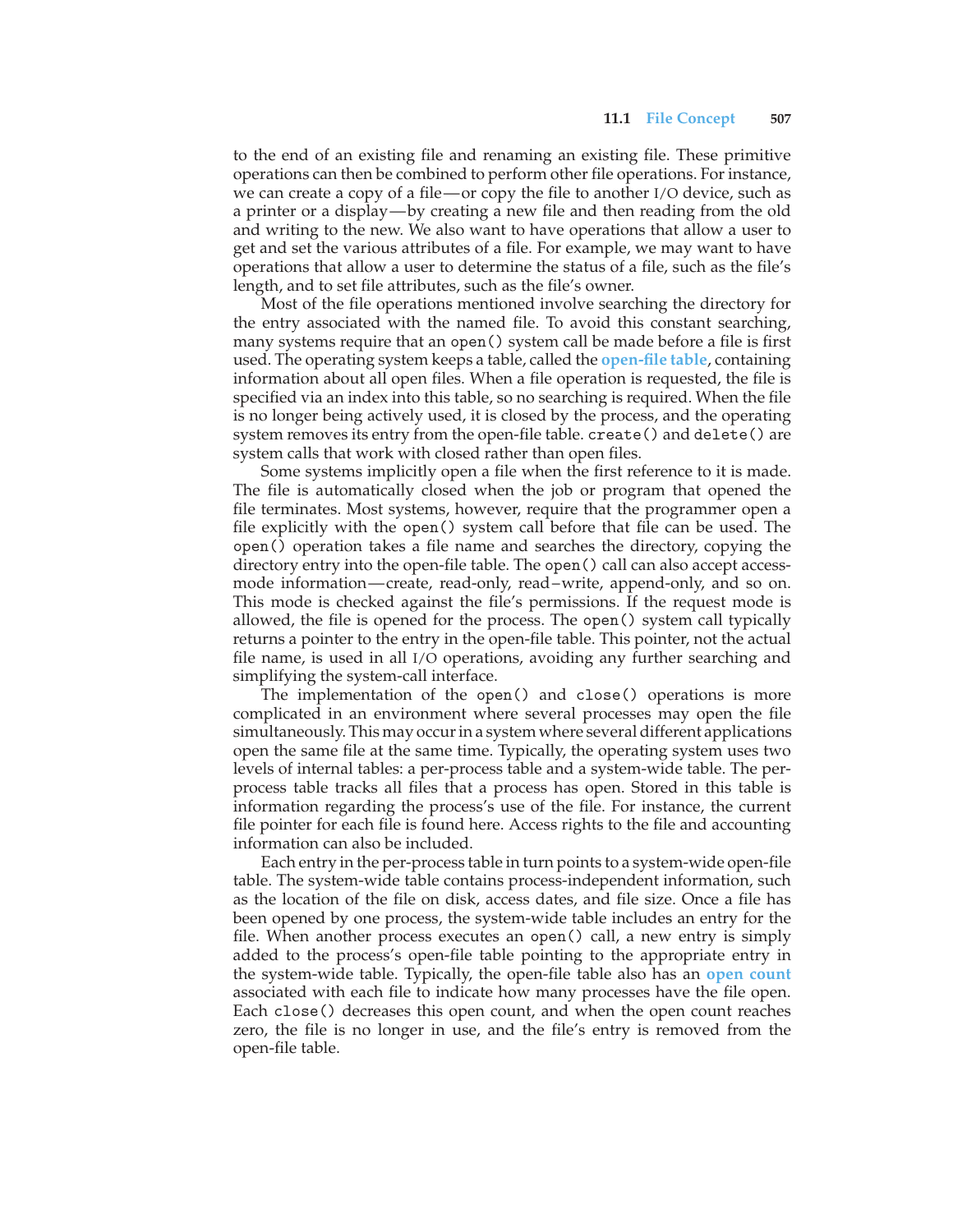In summary, several pieces of information are associated with an open file.

- File pointer. On systems that do not include a file offset as part of the read() and write() system calls, the system must track the last read – write location as a current-file-position pointer. This pointer is unique to each process operating on the file and therefore must be kept separate from the on-disk file attributes.
- File-open count. As files are closed, the operating system must reuse its open-file table entries, or it could run out of space in the table. Multiple processes may have opened a file, and the system must wait for the last file to close before removing the open-file table entry. The file-open count tracks the number of opens and closes and reaches zero on the last close. The system can then remove the entry.
- **Disk location of the file**. Most file operations require the system to modify data within the file. The information needed to locate the file on disk is kept in memory so that the system does not have to read it from disk for each operation.
- **Access rights**. Each process opens a file in an access mode. This information is stored on the per-process table so the operating system can allow or deny subsequent I/O requests.

Some operating systems provide facilities for locking an open file (or sections of a file). File locks allow one process to lock a file and prevent other processes from gaining access to it. File locks are useful for files that are shared by several processes— for example, a system log file that can be accessed and modified by a number of processes in the system.

File locks provide functionality similar to reader–writer locks, covered in Section 5.7.2. A **shared lock** is akin to a reader lock in that several processes can acquire the lock concurrently. An **exclusive lock** behaves like a writer lock; only one process at a time can acquire such a lock. It is important to note that not all operating systems provide both types of locks: some systems only provide exclusive file locking.

### *FILE LOCKING IN JAVA*

In the Java API, acquiring a lock requires first obtaining the FileChannel for the file to be locked. The lock() method of the FileChannel is used to acquire the lock. The API of the lock() method is

FileLock lock(long begin, long end, boolean shared) where begin and end are the beginning and ending positions of the region being locked. Setting shared to true is for shared locks; setting shared to false acquires the lock exclusively. The lock is released by invoking the release() of the FileLock returned by the lock() operation.

The program in Figure 11.2 illustrates file locking in Java. This program acquires two locks on the file file.txt. The first half of the file is acquired as an exclusive lock; the lock for the second half is a shared lock.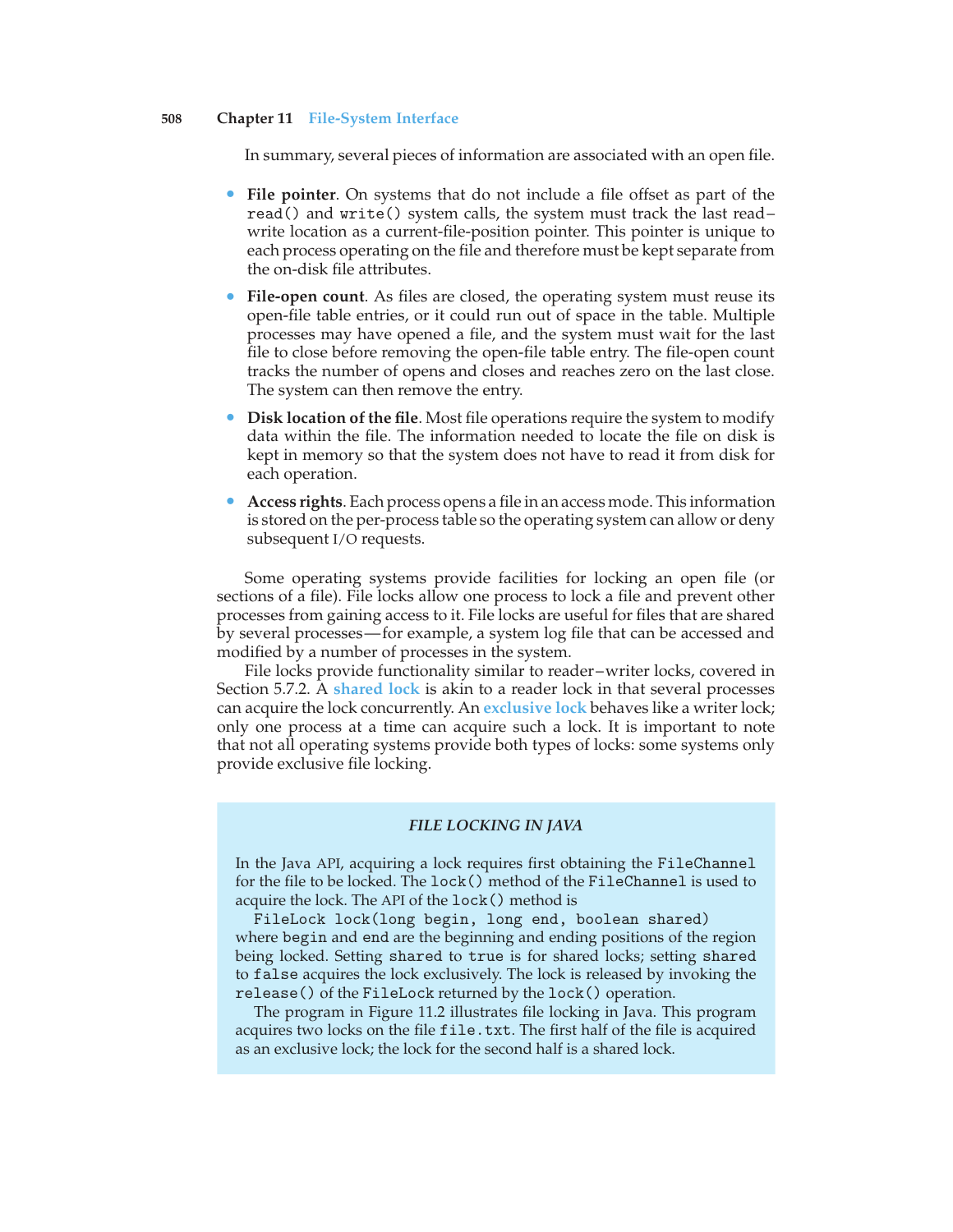#### *FILE LOCKING IN JAVA (Continued)*

```
import java.io.*;
import java.nio.channels.*;
public class LockingExample {
 public static final boolean EXCLUSIVE = false;
 public static final boolean SHARED = true;
 public static void main(String args[]) throws IOException {
  FileLock sharedLock = null;
  FileLock exclusiveLock = null;
  try {
   RandomAccessFile raf = new RandomAccessFile("file.txt","rw");
   // get the channel for the file
   FileChannel ch = raf.getChannel();
    // this locks the first half of the file - exclusive
    exclusiveLock = ch.lock(0, raf.length()/2, EXCLUSIVE);
   /** Now modify the data . . . */
   // release the lock
    exclusiveLock.release();
    // this locks the second half of the file - shared
   sharedLock = ch.lock(raf.length()/2+1,raf.length(),SHARED);
   /** Now read the data . . . */
    // release the lock
    sharedLock.release();
  } catch (java.io.IOException ioe) {
   System.err.println(ioe);
  }
  finally {
   if (exclusiveLock != null)
          exclusiveLock.release();
   if (sharedLock != null)
          sharedLock.release();
  }
 }
}
                Figure 11.2 File-locking example in Java.
```
Furthermore, operating systems may provide either **mandatory** or **advisory** file-locking mechanisms. If a lock is mandatory, then once a process acquires an exclusive lock, the operating system will prevent any other process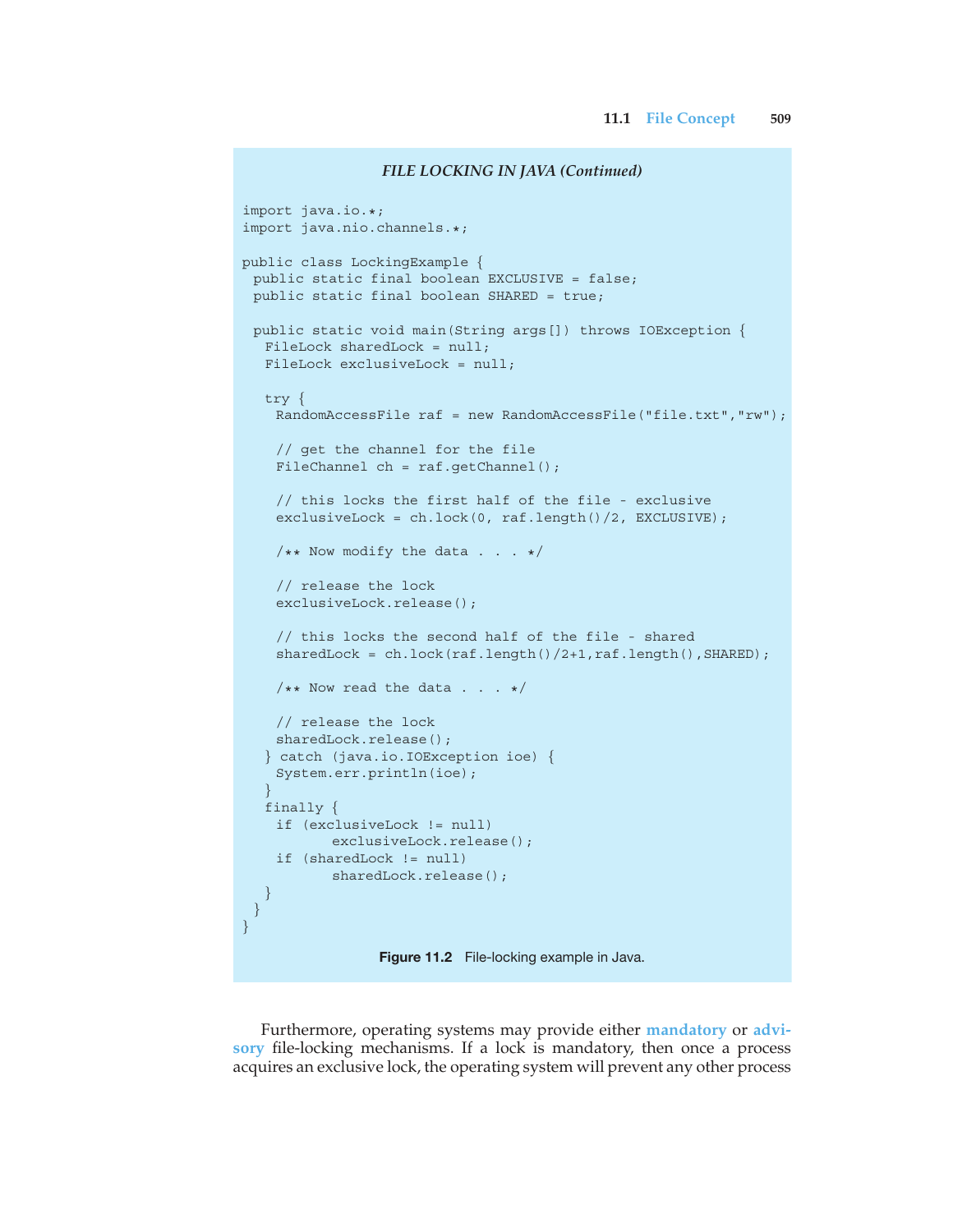from accessing the locked file. For example, assume a process acquires an exclusive lock on the file system.log. If we attempt to open system.log from another process— for example, a text editor— the operating system will prevent access until the exclusive lock is released. This occurs even if the text editor is not written explicitly to acquire the lock. Alternatively, if the lock is advisory, then the operating system will not prevent the text editor from acquiring access to system.log. Rather, the text editor must be written so that it manually acquires the lock before accessing the file. In other words, if the locking scheme is mandatory, the operating system ensures locking integrity. For advisory locking, it is up to software developers to ensure that locks are appropriately acquired and released. As a general rule, Windows operating systems adopt mandatory locking, and UNIX systems employ advisory locks.

The use of file locks requires the same precautions as ordinary process synchronization. For example, programmers developing on systems with mandatory locking must be careful to hold exclusive file locks only while they are accessing the file. Otherwise, they will prevent other processes from accessing the file as well. Furthermore, some measures must be taken to ensure that two or more processes do not become involved in a deadlock while trying to acquire file locks.

#### 11.1.3 File Types

When we design a file system—indeed, an entire operating system—we always consider whether the operating system should recognize and support file types. If an operating system recognizes the type of a file, it can then operate on the file in reasonable ways. For example, a common mistake occurs when a user tries to output the binary-object form of a program. This attempt normally produces garbage; however, the attempt can succeed if the operating system has been told that the file is a binary-object program.

A common technique for implementing file types is to include the type as part of the file name. The name is split into two parts—a name and an extension, usually separated by a period (Figure 11.3). In this way, the user and the operating system can tell from the name alone what the type of a file is. Most operating systems allow users to specify a file name as a sequence of characters followed by a period and terminated by an extension made up of additional characters. Examples include resume.docx, server.c, and ReaderThread.cpp.

The system uses the extension to indicate the type of the file and the type of operations that can be done on that file. Only a file with a .com, .exe, or .sh extension can be executed, for instance. The .com and .exe files are two forms of binary executable files, whereas the .sh file is a **shell script** containing, in ASCII format, commands to the operating system. Application programs also use extensions to indicate file types in which they are interested. For example, Java compilers expect source files to have a .java extension, and the Microsoft Word word processor expects its files to end with a .doc or .docx extension. These extensions are not always required, so a user may specify a file without the extension (to save typing), and the application will look for a file with the given name and the extension it expects. Because these extensions are not supported by the operating system, they can be considered "hints" to the applications that operate on them.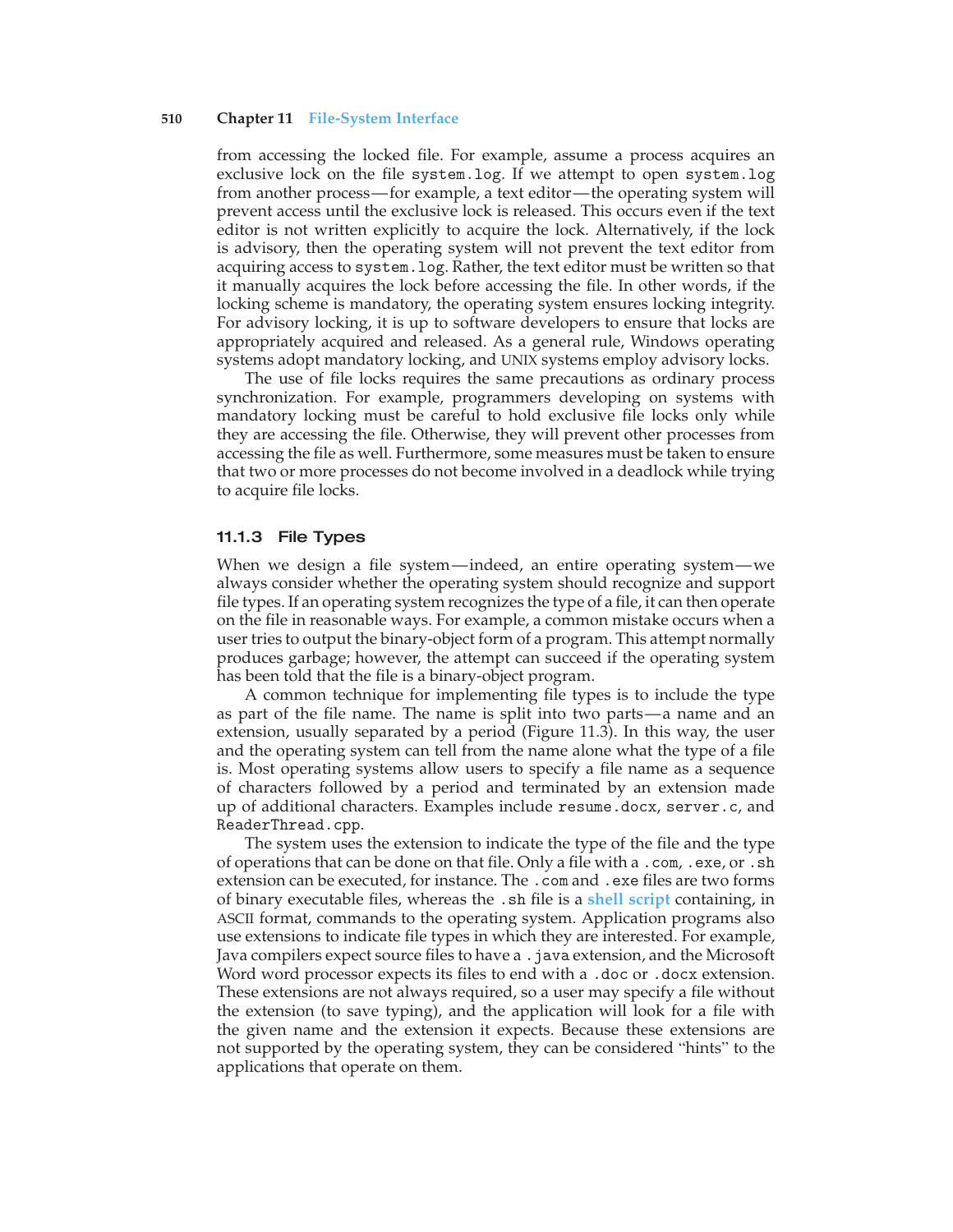| file type      | usual extension             | function                                                                                       |
|----------------|-----------------------------|------------------------------------------------------------------------------------------------|
| executable     | exe, com, bin<br>or none    | ready-to-run machine-<br>language program                                                      |
| object         | obj, o                      | compiled, machine<br>language, not linked                                                      |
| source code    | c, cc, java, perl,<br>asm   | source code in various<br>languages                                                            |
| batch          | bat, sh                     | commands to the command<br>interpreter                                                         |
| markup         | xml, html, tex              | textual data, documents                                                                        |
| word processor | xml, rtf,<br>docx           | various word-processor<br>formats                                                              |
| library        | lib, a, so, dll             | libraries of routines for<br>programmers                                                       |
| print or view  | gif, pdf, jpg               | ASCII or binary file in a<br>format for printing or<br>viewing                                 |
| archive        | rar, zip, tar               | related files grouped into<br>one file, sometimes com-<br>pressed, for archiving<br>or storage |
| multimedia     | mpeg, mov, mp3,<br>mp4, avi | binary file containing<br>audio or A/V information                                             |

**Figure 11.3** Common file types.

Consider, too, the Mac OS X operating system. In this system, each file has a type, such as .app (for application). Each file also has a creator attribute containing the name of the program that created it. This attribute is set by the operating system during the create() call, so its use is enforced and supported by the system. For instance, a file produced by a word processor has the word processor's name as its creator. When the user opens that file, by double-clicking the mouse on the icon representing the file, the word processor is invoked automatically and the file is loaded, ready to be edited.

The UNIX system uses a crude **magic number** stored at the beginning of some files to indicate roughly the type of the file—executable program, shell script, PDF file, and so on. Not all files have magic numbers, so system features cannot be based solely on this information. UNIX does not record the name of the creating program, either. UNIX does allow file-name-extension hints, but these extensions are neither enforced nor depended on by the operating system; they are meant mostly to aid users in determining what type of contents the file contains. Extensions can be used or ignored by a given application, but that is up to the application's programmer.

# 11.1.4 File Structure

File types also can be used to indicate the internal structure of the file. As mentioned in Section 11.1.3, source and object files have structures that match the expectations of the programs that read them. Further, certain files must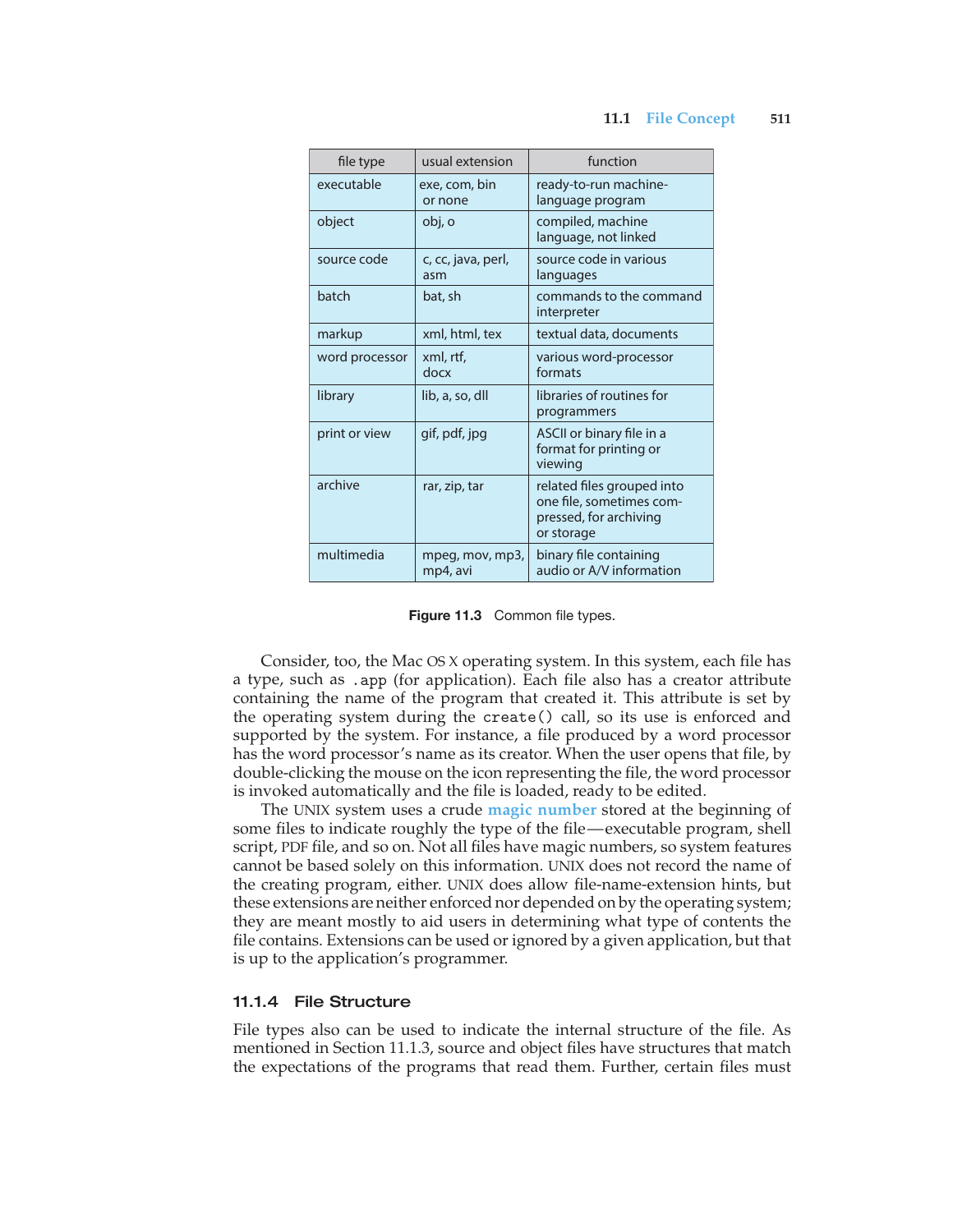conform to a required structure that is understood by the operating system. For example, the operating system requires that an executable file have a specific structure so that it can determine where in memory to load the file and what the location of the first instruction is. Some operating systems extend this idea into a set of system-supported file structures, with sets of special operations for manipulating files with those structures.

This point brings us to one of the disadvantages of having the operating system support multiple file structures: the resulting size of the operating system is cumbersome. If the operating system defines five different file structures, it needs to contain the code to support these file structures. In addition, it may be necessary to define every file as one of the file types supported by the operating system. When new applications require information structured in ways not supported by the operating system, severe problems may result.

For example, assume that a system supports two types of files: text files (composed of ASCII characters separated by a carriage return and line feed) and executable binary files. Now, if we (as users) want to define an encrypted file to protect the contents from being read by unauthorized people, we may find neither file type to be appropriate. The encrypted file is not ASCII text lines but rather is (apparently) random bits. Although it may appear to be a binary file, it is not executable. As a result, we may have to circumvent or misuse the operating system's file-type mechanism or abandon our encryption scheme.

Some operating systems impose (and support) a minimal number of file structures. This approach has been adopted in UNIX, Windows, and others. UNIX considers each file to be a sequence of 8-bit bytes; no interpretation of these bits is made by the operating system. This scheme provides maximum flexibility but little support. Each application program must include its own code to interpret an input file as to the appropriate structure. However, all operating systems must support at least one structure— that of an executable file—so that the system is able to load and run programs.

#### 11.1.5 Internal File Structure

Internally, locating an offset within a file can be complicated for the operating system. Disk systems typically have a well-defined block size determined by the size of a sector. All disk I/O is performed in units of one block (physical record), and all blocks are the same size. It is unlikely that the physical record size will exactly match the length of the desired logical record. Logical records may even vary in length. Packing a number of logical records into physical blocks is a common solution to this problem.

For example, the UNIX operating system defines all files to be simply streams of bytes. Each byte is individually addressable by its offset from the beginning (or end) of the file. In this case, the logical record size is 1 byte. The file system automatically packs and unpacks bytes into physical disk blocks say, 512 bytes per block—as necessary.

The logical record size, physical block size, and packing technique determine how many logical records are in each physical block. The packing can be done either by the user's application program or by the operating system. In either case, the file may be considered a sequence of blocks. All the basic I/O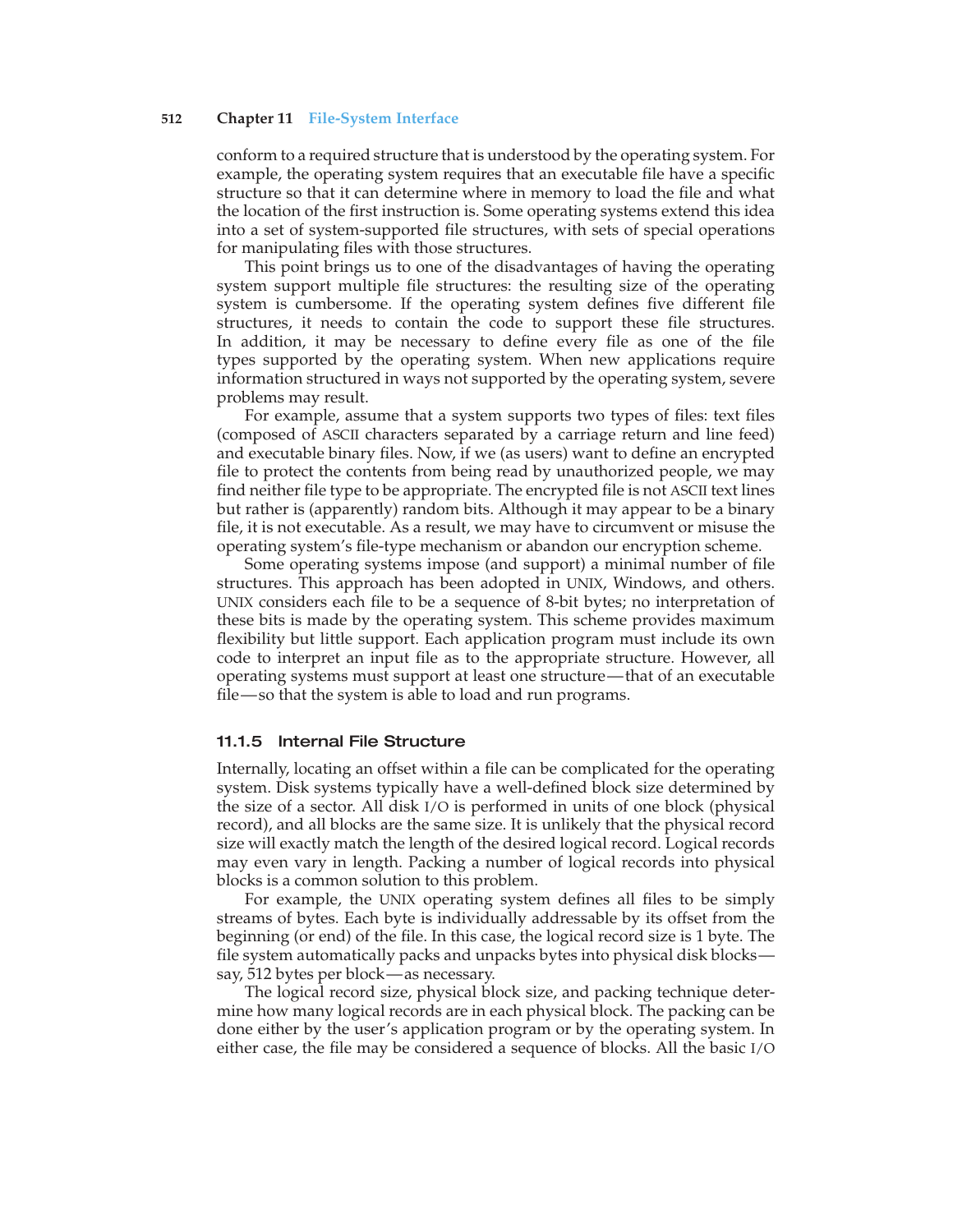

**Figure 11.4** Sequential-access file.

functions operate in terms of blocks. The conversion from logical records to physical blocks is a relatively simple software problem.

Because disk space is always allocated in blocks, some portion of the last block of each file is generally wasted. If each block were 512 bytes, for example, then a file of 1,949 bytes would be allocated four blocks (2,048 bytes); the last 99 bytes would be wasted. The waste incurred to keep everything in units of blocks (instead of bytes) is internal fragmentation. All file systems suffer from internal fragmentation; the larger the block size, the greater the internal fragmentation.

# 11.2 Access Methods

Files store information. When it is used, this information must be accessed and read into computer memory. The information in the file can be accessed in several ways. Some systems provide only one access method for files. while others support many access methods, and choosing the right one for a particular application is a major design problem.

### 11.2.1 Sequential Access

The simplest access method is **sequential access**. Information in the file is processed in order, one record after the other. This mode of access is by far the most common; for example, editors and compilers usually access files in this fashion.

Reads and writes make up the bulk of the operations on a file. A read operation—read\_next()—reads the next portion of the file and automatically advances a file pointer, which tracks the I/O location. Similarly, the write operation—write next()—appends to the end of the file and advances to the end of the newly written material (the new end of file). Such a file can be reset to the beginning, and on some systems, a program may be able to skip forward or backward *n* records for some integer *n*—perhaps only for *n* = 1. Sequential access, which is depicted in Figure 11.4, is based on a tape model of a file and works as well on sequential-access devices as it does on random-access ones.

## 11.2.2 Direct Access

Another method is **direct access** (or **relative access**). Here, a file is made up of fixed-length **logical records** that allow programs to read and write records rapidly in no particular order. The direct-access method is based on a disk model of a file, since disks allow random access to any file block. For direct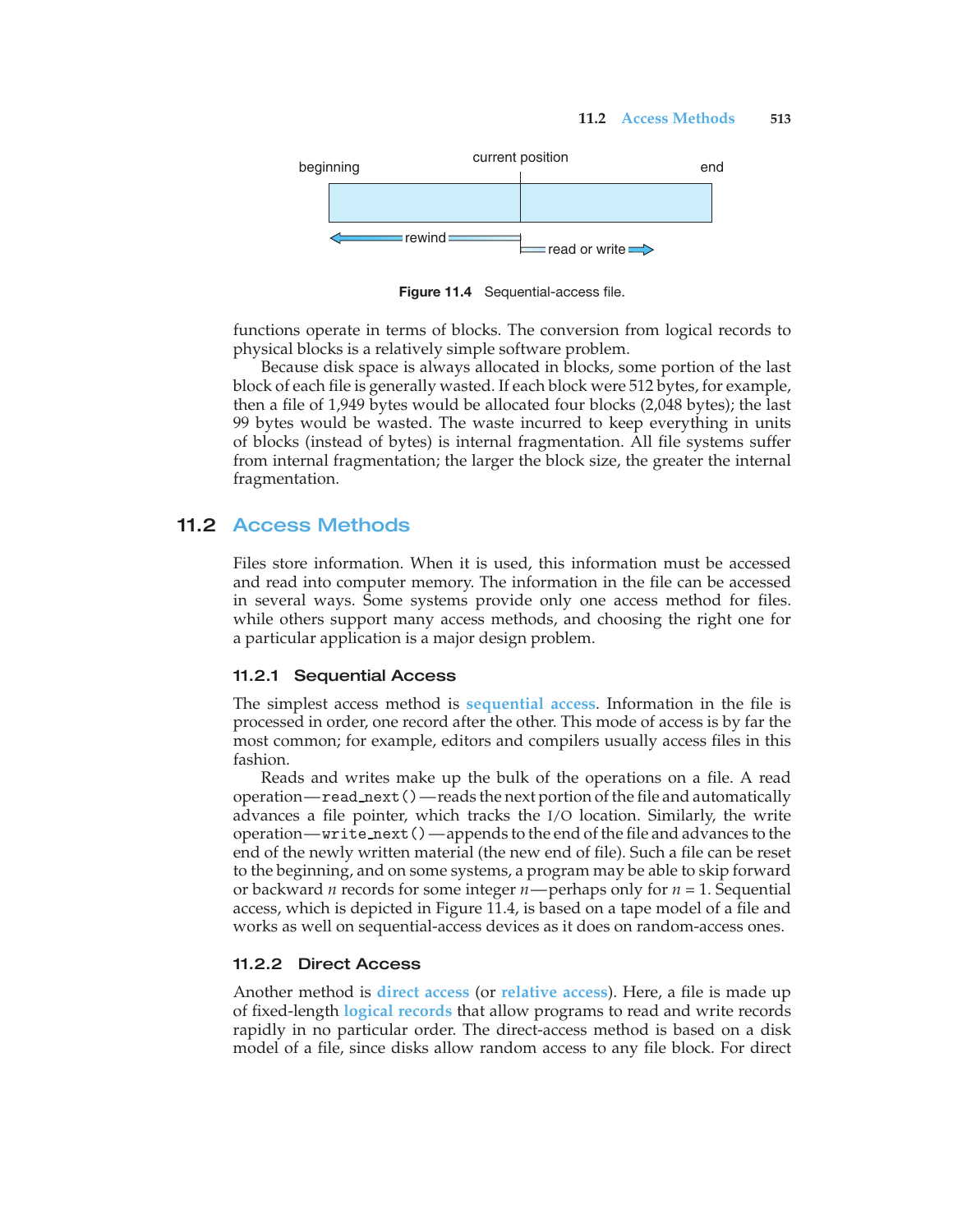access, the file is viewed as a numbered sequence of blocks or records. Thus, we may read block 14, then read block 53, and then write block 7. There are no restrictions on the order of reading or writing for a direct-access file.

Direct-access files are of great use for immediate access to large amounts of information. Databases are often of this type. When a query concerning a particular subject arrives, we compute which block contains the answer and then read that block directly to provide the desired information.

As a simple example, on an airline-reservation system, we might store all the information about a particular flight (for example, flight 713) in the block identified by the flight number. Thus, the number of available seats for flight 713 is stored in block 713 of the reservation file. To store information about a larger set, such as people, we might compute a hash function on the people's names or search a small in-memory index to determine a block to read and search.

For the direct-access method, the file operations must be modified to include the block number as a parameter. Thus, we have  $read(n)$ , where  $n$  is the block number, rather than read\_next(), and write(n) rather than write next(). An alternative approach is to retain read next() and write next(), as with sequential access, and to add an operation position file(n) where *n* is the block number. Then, to effect a read(n), we would position file(n) and then read next().

The block number provided by the user to the operating system is normally a **relative block number**. A relative block number is an index relative to the beginning of the file. Thus, the first relative block of the file is 0, the next is 1, and so on, even though the absolute disk address may be 14703 for the first block and 3192 for the second. The use of relative block numbers allows the operating system to decide where the file should be placed (called the **allocation problem**, as we discuss in Chapter 12) and helps to prevent the user from accessing portions of the file system that may not be part of her file. Some systems start their relative block numbers at 0; others start at 1.

How, then, does the system satisfy a request for record *N* in a file? Assuming we have a logical record length *L,* the request for record *N* is turned into an I/O request for *L* bytes starting at location *L* ∗ (*N*) within the file (assuming the first record is  $N = 0$ ). Since logical records are of a fixed size, it is also easy to read, write, or delete a record.

Not all operating systems support both sequential and direct access for files. Some systems allow only sequential file access; others allow only direct access. Some systems require that a file be defined as sequential or direct when it is created. Such a file can be accessed only in a manner consistent with its declaration. We can easily simulate sequential access on a direct-access file by simply keeping a variable *cp* that defines our current position, as shown in Figure 11.5. Simulating a direct-access file on a sequential-access file, however, is extremely inefficient and clumsy.

# 11.2.3 Other Access Methods

Other access methods can be built on top of a direct-access method. These methods generally involve the construction of an index for the file. The **index**, like an index in the back of a book, contains pointers to the various blocks. To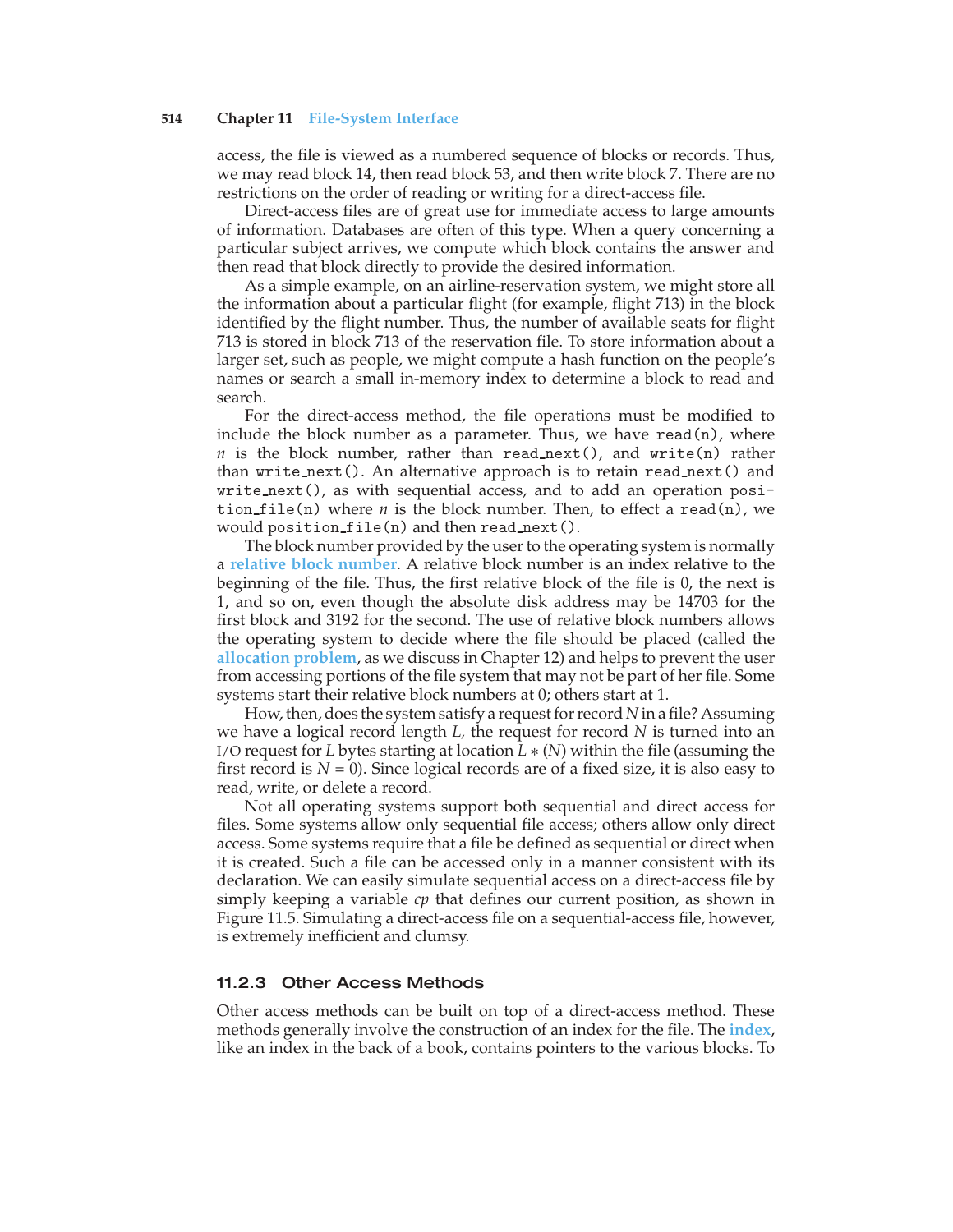| sequential access | implementation for direct access |
|-------------------|----------------------------------|
| reset             | $cp = 0;$                        |
| read next         | read cp;<br>$cp = cp + 1;$       |
| write next        | write cp;<br>$cp = cp + 1;$      |

**Figure 11.5** Simulation of sequential access on a direct-access file.

find a record in the file, we first search the index and then use the pointer to access the file directly and to find the desired record.

For example, a retail-price file might list the universal product codes (UPCs) for items, with the associated prices. Each record consists of a 10-digit UPC and a 6-digit price, for a 16-byte record. If our disk has 1,024 bytes per block, we can store 64 records per block. A file of 120,000 records would occupy about 2,000 blocks (2 million bytes). By keeping the file sorted by UPC, we can define an index consisting of the first UPC in each block. This index would have 2,000 entries of 10 digits each, or 20,000 bytes, and thus could be kept in memory. To find the price of a particular item, we can make a binary search of the index. From this search, we learn exactly which block contains the desired record and access that block. This structure allows us to search a large file doing little I/O.

With large files, the index file itself may become too large to be kept in memory. One solution is to create an index for the index file. The primary index file contains pointers to secondary index files, which point to the actual data items.

For example, IBM's indexed sequential-access method (ISAM) uses a small master index that points to disk blocks of a secondary index. The secondary index blocks point to the actual file blocks. The file is kept sorted on a defined key. To find a particular item, we first make a binary search of the master index, which provides the block number of the secondary index. This block is read in, and again a binary search is used to find the block containing the desired record. Finally, this block is searched sequentially. In this way, any record can be located from its key by at most two direct-access reads. Figure 11.6 shows a similar situation as implemented by VMS index and relative files.

# 11.3 Directory and Disk Structure

Next, we consider how to store files. Certainly, no general-purpose computer stores just one file. There are typically thousands, millions, even billions of files within a computer. Files are stored on random-access storage devices, including hard disks, optical disks, and solid-state (memory-based) disks.

A storage device can be used in its entirety for a file system. It can also be subdivided for finer-grained control. For example, a disk can be **partitioned** into quarters, and each quarter can hold a separate file system. Storage devices can also be collected together into RAID sets that provide protection from the failure of a single disk (as described in Section 10.7). Sometimes, disks are subdivided and also collected into RAID sets.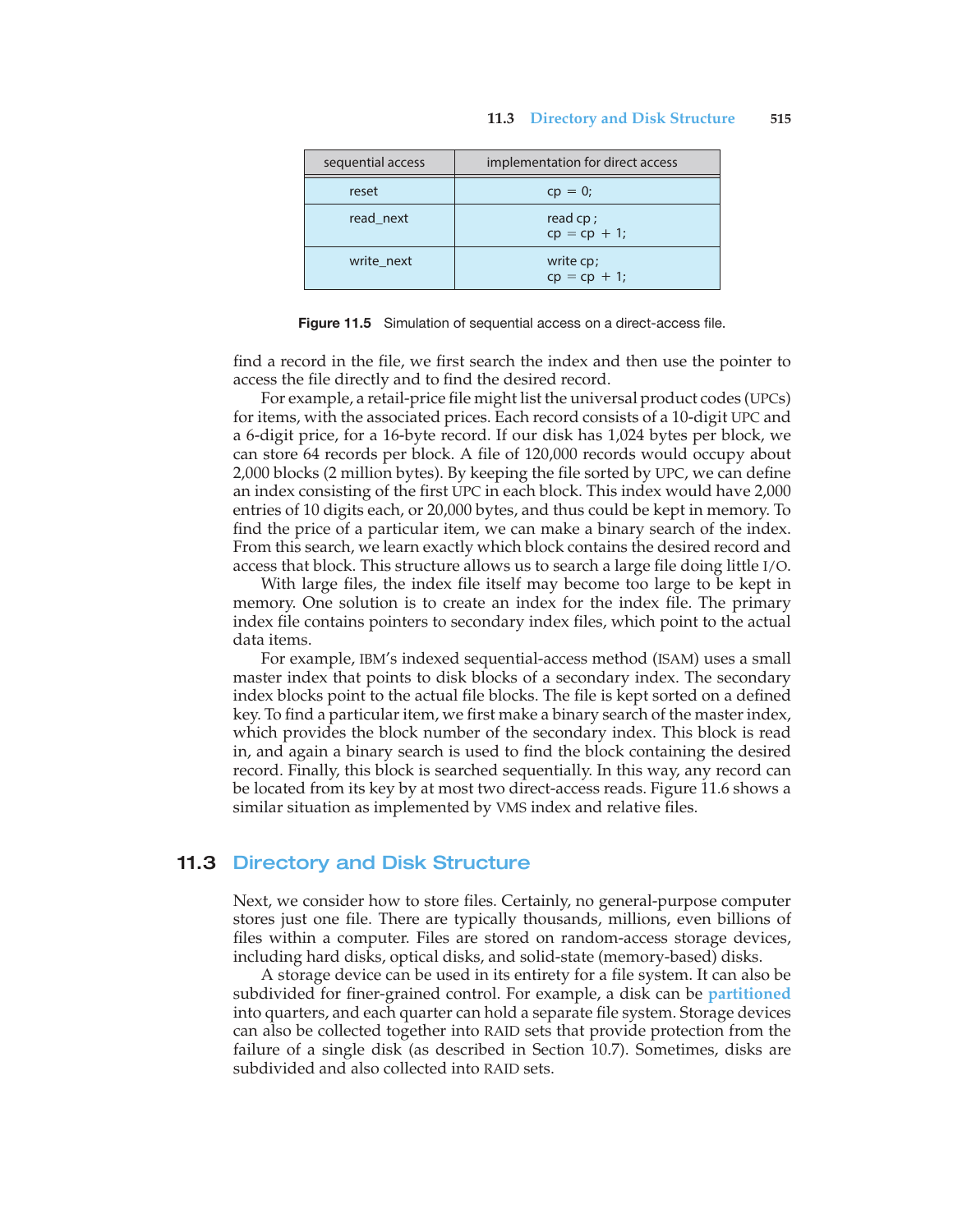

**Figure 11.6** Example of index and relative files.

Partitioning is useful for limiting the sizes of individual file systems, putting multiple file-system types on the same device, or leaving part of the device available for other uses, such as swap space or unformatted (raw) disk space. A file system can be created on each of these parts of the disk. Any entity containing a file system is generally known as a **volume**. The volume may be a subset of a device, a whole device, or multiple devices linked together into a RAID set. Each volume can be thought of as a virtual disk. Volumes can also store multiple operating systems, allowing a system to boot and run more than one operating system.

Each volume that contains a file system must also contain information about the files in the system. This information is kept in entries in a **device directory** or **volume table of contents**. The device directory (more commonly known simply as the **directory**) records information—such as name, location, size, and type— for all files on that volume. Figure 11.7 shows a typical file-system organization.



**Figure 11.7** A typical file-system organization.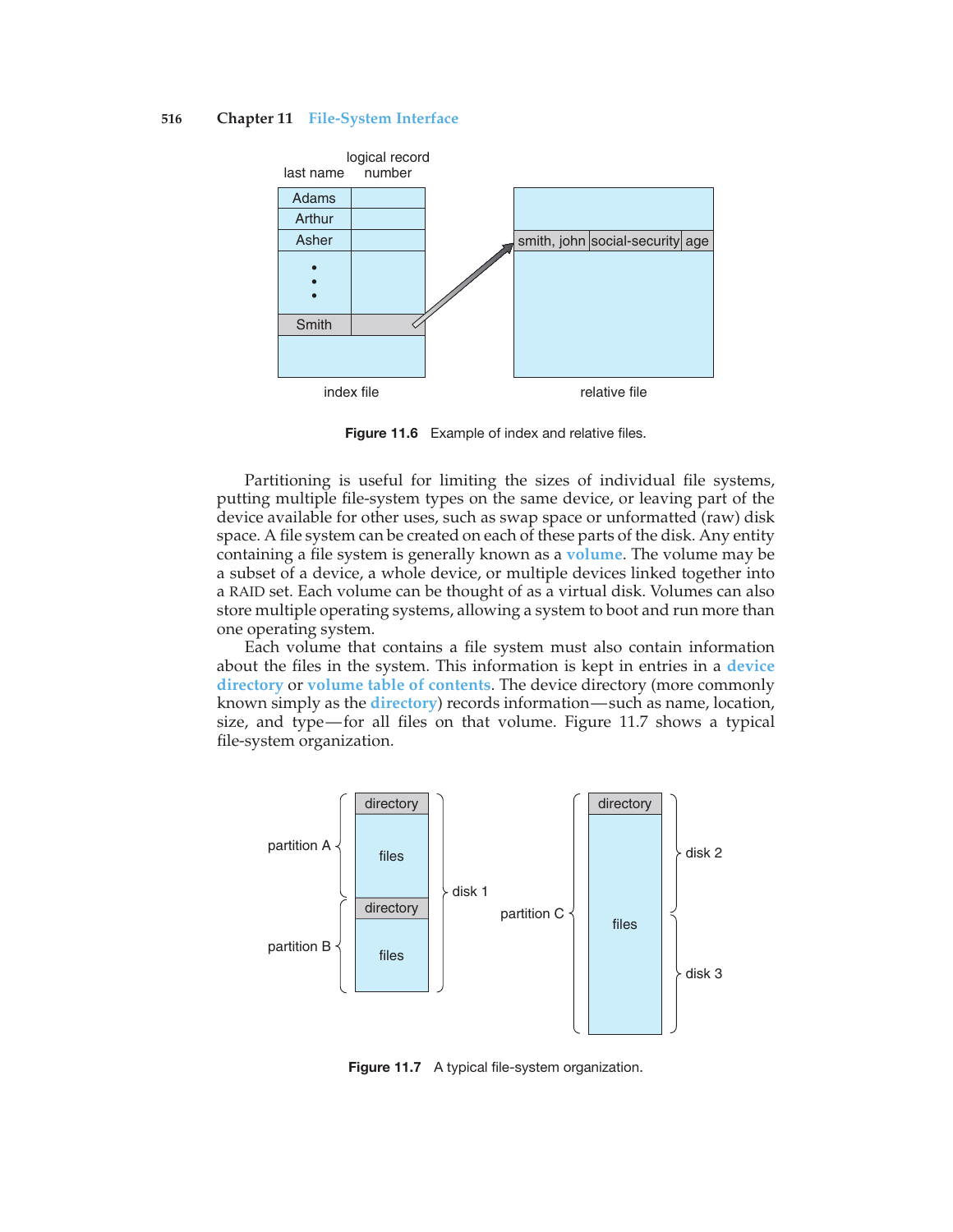#### **11.3 Directory and Disk Structure 517**

|                                       | ufs   |
|---------------------------------------|-------|
| /devices                              | devfs |
| /dev                                  | dev   |
| /system/contract                      | ctfs  |
| $/$ proc                              | proc  |
| /etc/mnttab                           | mntfs |
| /etc/svc/volatile                     | tmpfs |
| /system/object                        | objfs |
| $\frac{\text{lib}}{\text{lib}}$ .so.1 | lofs  |
| /dev/fd                               | fd    |
| /var                                  | ufs   |
| /tmp                                  | tmpfs |
| /var/run                              | tmpfs |
| $\sqrt{opt}$                          | ufs   |
| /zpbge                                | zfs   |
| /zpbge/backup                         | zfs   |
| /export/home                          | zfs   |
| /var/mail                             | zfs   |
| /var/spool/mqueue                     | zfs   |
| /zpbg                                 | zfs   |
| /zpbg/zones                           | zfs   |

**Figure 11.8** Solaris file systems.

## 11.3.1 Storage Structure

As we have just seen, a general-purpose computer system has multiple storage devices, and those devices can be sliced up into volumes that hold file systems. Computer systems may have zero or more file systems, and the file systems may be of varying types. For example, a typical Solaris system may have dozens of file systems of a dozen different types, as shown in the file system list in Figure 11.8.

In this book, we consider only general-purpose file systems. It is worth noting, though, that there are many special-purpose file systems. Consider the types of file systems in the Solaris example mentioned above:

- **tmpfs—a** "temporary" file system that is created in volatile main memory and has its contents erased if the system reboots or crashes
- **objfs**—a "virtual" file system (essentially an interface to the kernel that looks like a file system) that gives debuggers access to kernel symbols
- **ctfs**—a virtual file system that maintains "contract" information to manage which processes start when the system boots and must continue to run during operation
- **lofs**—a "loop back" file system that allows one file system to be accessed in place of another one
- **procfs**—a virtual file system that presents information on all processes as a file system
- **ufs, zfs**—general-purpose file systems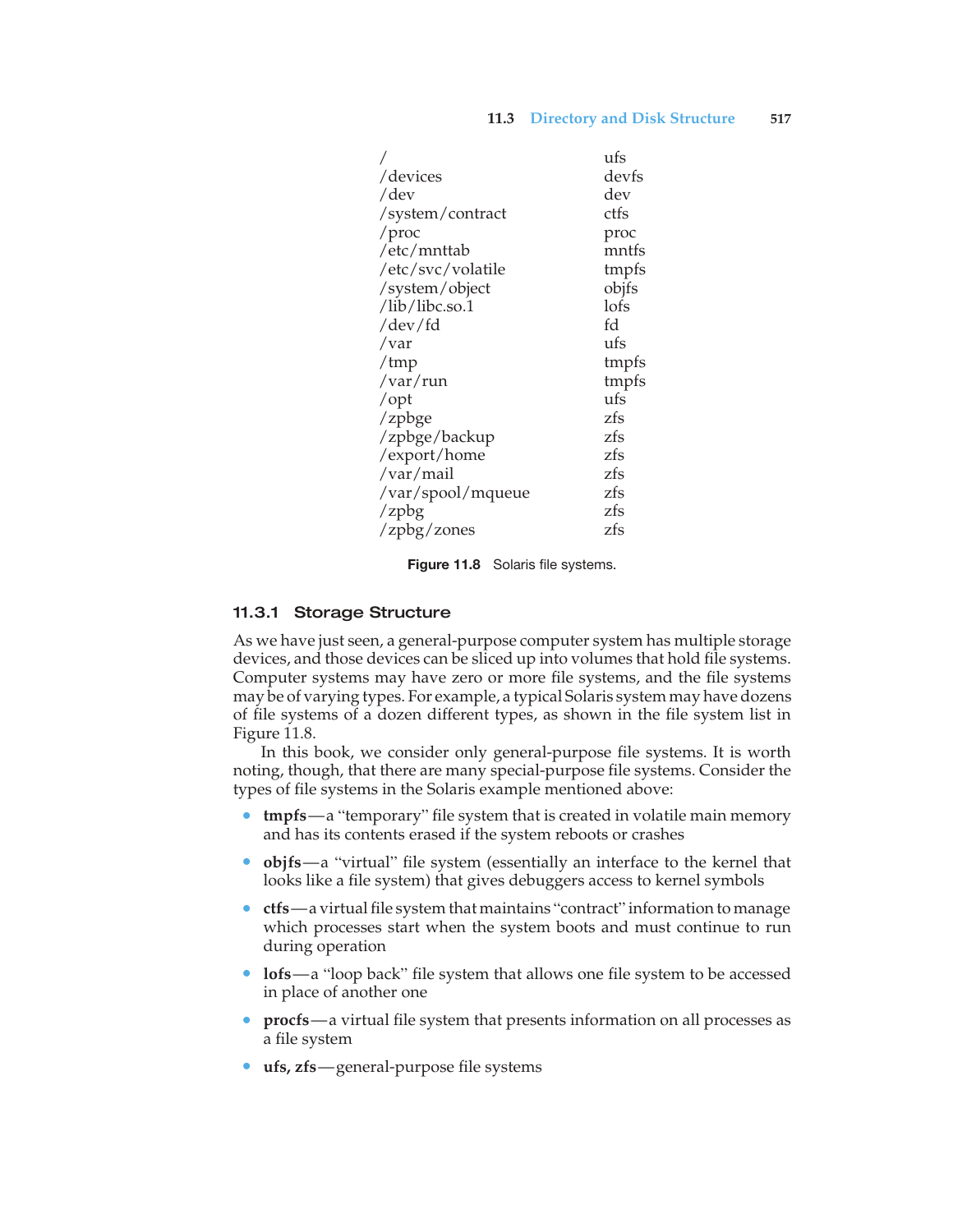The file systems of computers, then, can be extensive. Even within a file system, it is useful to segregate files into groups and manage and act on those groups. This organization involves the use of directories. In the remainder of this section, we explore the topic of directory structure.

## 11.3.2 Directory Overview

The directory can be viewed as a symbol table that translates file names into their directory entries. If we take such a view, we see that the directory itself can be organized in many ways. The organization must allow us to insert entries, to delete entries, to search for a named entry, and to list all the entries in the directory. In this section, we examine several schemes for defining the logical structure of the directory system.

When considering a particular directory structure, we need to keep in mind the operations that are to be performed on a directory:

- **Search for a file**. We need to be able to search a directory structure to find the entry for a particular file. Since files have symbolic names, and similar names may indicate a relationship among files, we may want to be able to find all files whose names match a particular pattern.
- **Create a file**. New files need to be created and added to the directory.
- **Delete a file**. When a file is no longer needed, we want to be able to remove it from the directory.
- List a directory. We need to be able to list the files in a directory and the contents of the directory entry for each file in the list.
- **Rename a file**. Because the name of a file represents its contents to its users, we must be able to change the name when the contents or use of the file changes. Renaming a file may also allow its position within the directory structure to be changed.
- **Traverse the file system**. We may wish to access every directory and every file within a directory structure. For reliability, it is a good idea to save the contents and structure of the entire file system at regular intervals. Often, we do this by copying all files to magnetic tape. This technique provides a backup copy in case of system failure. In addition, if a file is no longer in use, the file can be copied to tape and the disk space of that file released for reuse by another file.

In the following sections, we describe the most common schemes for defining the logical structure of a directory.

# 11.3.3 Single-Level Directory

The simplest directory structure is the single-level directory. All files are contained in the same directory, which is easy to support and understand (Figure 11.9).

A single-level directory has significant limitations, however, when the number of files increases or when the system has more than one user. Since all files are in the same directory, they must have unique names. If two users call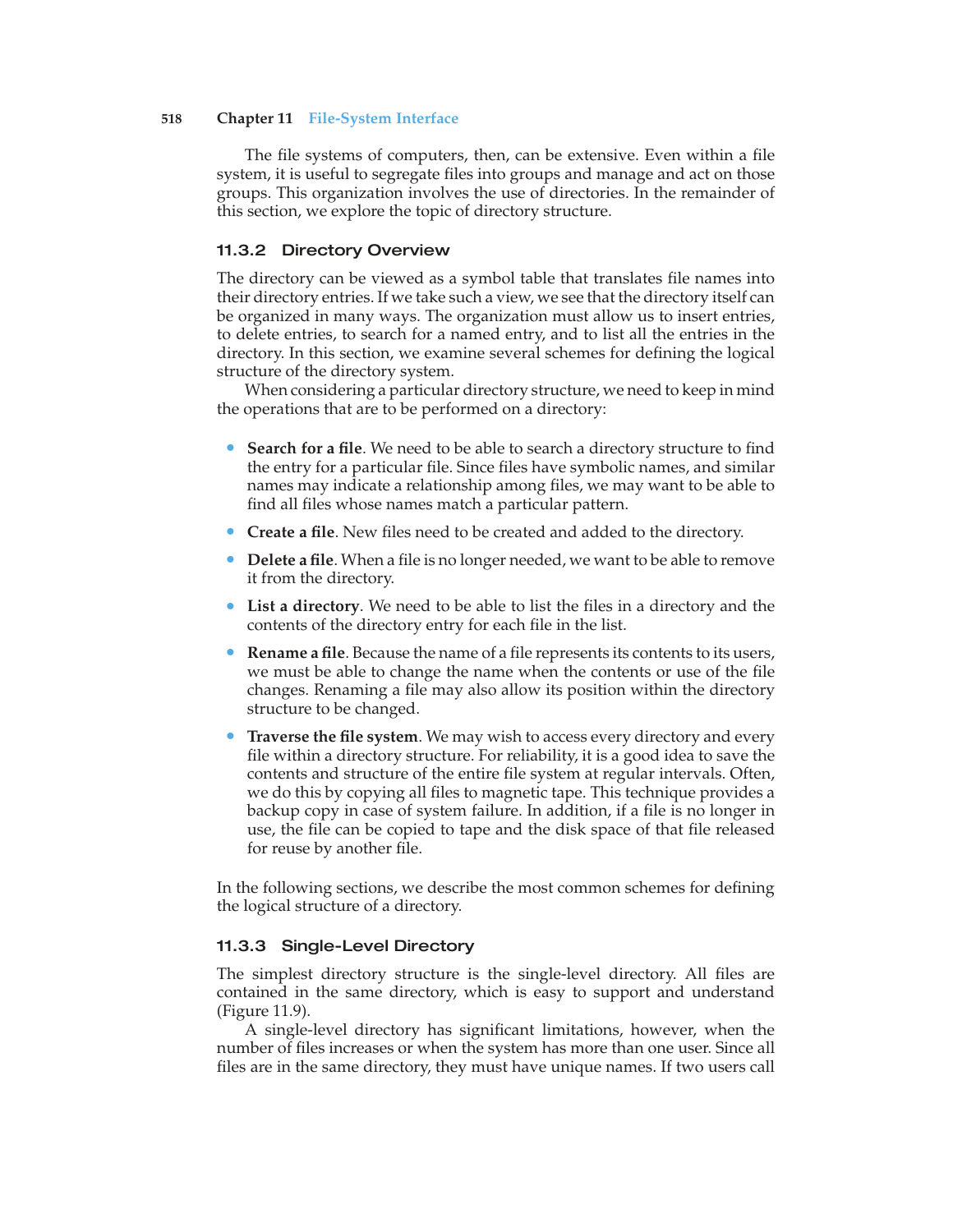

Figure 11.9 Single-level directory.

their data file test.txt, then the unique-name rule is violated. For example, in one programming class, 23 students called the program for their second assignment prog2.c; another 11 called it assign2.c. Fortunately, most file systems support file names of up to 255 characters, so it is relatively easy to select unique file names.

Even a single user on a single-level directory may find it difficult to remember the names of all the files as the number of files increases. It is not uncommon for a user to have hundreds of files on one computer system and an equal number of additional files on another system. Keeping track of so many files is a daunting task.

#### 11.3.4 Two-Level Directory

As we have seen, a single-level directory often leads to confusion of file names among different users. The standard solution is to create a separate directory for each user.

In the two-level directory structure, each user has his own **user file directory (UFD)**. The UFDs have similar structures, but each lists only the files of a single user. When a user job starts or a user logs in, the system's **master file directory (MFD)** is searched. The MFD is indexed by user name or account number, and each entry points to the UFD for that user (Figure 11.10).

When a user refers to a particular file, only his own UFD is searched. Thus, different users may have files with the same name, as long as all the file names within each UFD are unique. To create a file for a user, the operating system searches only that user's UFD to ascertain whether another file of that name exists. To delete a file, the operating system confines its search to the local UFD; thus, it cannot accidentally delete another user's file that has the same name.



**Figure 11.10** Two-level directory structure.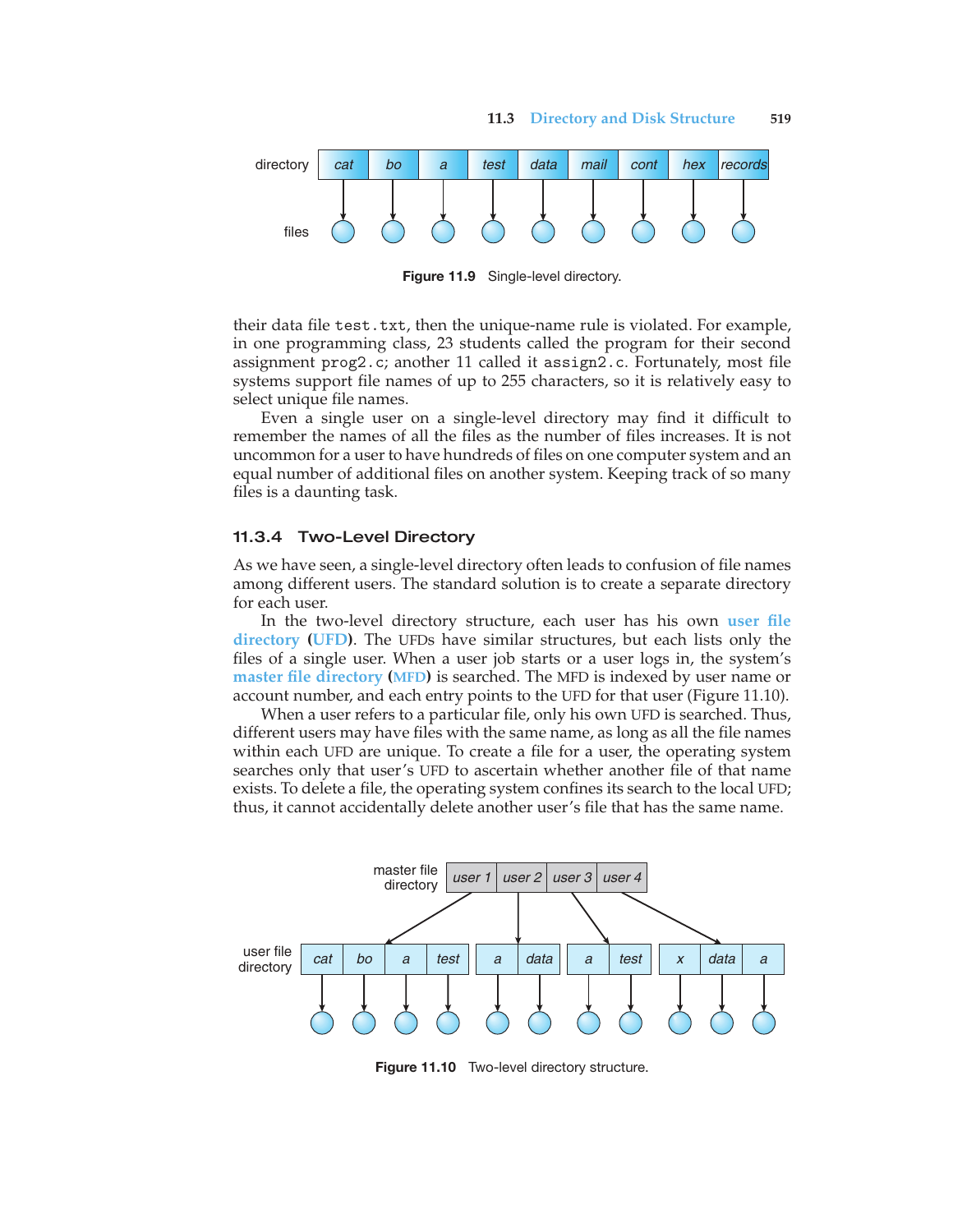The user directories themselves must be created and deleted as necessary. A special system program is run with the appropriate user name and account information. The program creates a new UFD and adds an entry for it to the MFD. The execution of this program might be restricted to system administrators. The allocation of disk space for user directories can be handled with the techniques discussed in Chapter 12 for files themselves.

Although the two-level directory structure solves the name-collision problem, it still has disadvantages. This structure effectively isolates one user from another. Isolation is an advantage when the users are completely independent but is a disadvantage when the users want to cooperate on some task and to access one another's files. Some systems simply do not allow local user files to be accessed by other users.

If access is to be permitted, one user must have the ability to name a file in another user's directory. To name a particular file uniquely in a two-level directory, we must give both the user name and the file name. A two-level directory can be thought of as a tree, or an inverted tree, of height 2. The root of the tree is the MFD. Its direct descendants are the UFDs. The descendants of the UFDs are the files themselves. The files are the leaves of the tree. Specifying a user name and a file name defines a path in the tree from the root (the MFD) to a leaf (the specified file). Thus, a user name and a file name define a **path name**. Every file in the system has a path name. To name a file uniquely, a user must know the path name of the file desired.

For example, if user A wishes to access her own test file named test.txt, she can simply refer to test.txt. To access the file named test.txt of user B (with directory-entry name userb), however, she might have to refer to /userb/test.txt. Every system has its own syntax for naming files in directories other than the user's own.

Additional syntax is needed to specify the volume of a file. For instance, in Windows a volume is specified by a letter followed by a colon. Thus, a file specification might be C:\userb\test. Some systems go even further and separate the volume, directory name, and file name parts of the specification. In VMS, for instance, the file login.com might be specified as: u:[sst.jdeck]login.com;1, where u is the name of the volume, sst is the name of the directory, jdeck is the name of the subdirectory, and 1 is the version number. Other systems—such as UNIX and Linux—simply treat the volume name as part of the directory name. The first name given is that of the volume, and the rest is the directory and file. For instance, /u/pbg/test might specify volume u, directory pbg, and file test.

A special instance of this situation occurs with the system files. Programs provided as part of the system—loaders, assemblers, compilers, utility routines, libraries, and so on—are generally defined as files. When the appropriate commands are given to the operating system, these files are read by the loader and executed. Many command interpreters simply treat such a command as the name of a file to load and execute. In the directory system as we defined it above, this file name would be searched for in the current UFD. One solution would be to copy the system files into each UFD. However, copying all the system files would waste an enormous amount of space. (If the system files require 5 MB, then supporting 12 users would require  $5 \times 12 = 60$  MB just for copies of the system files.)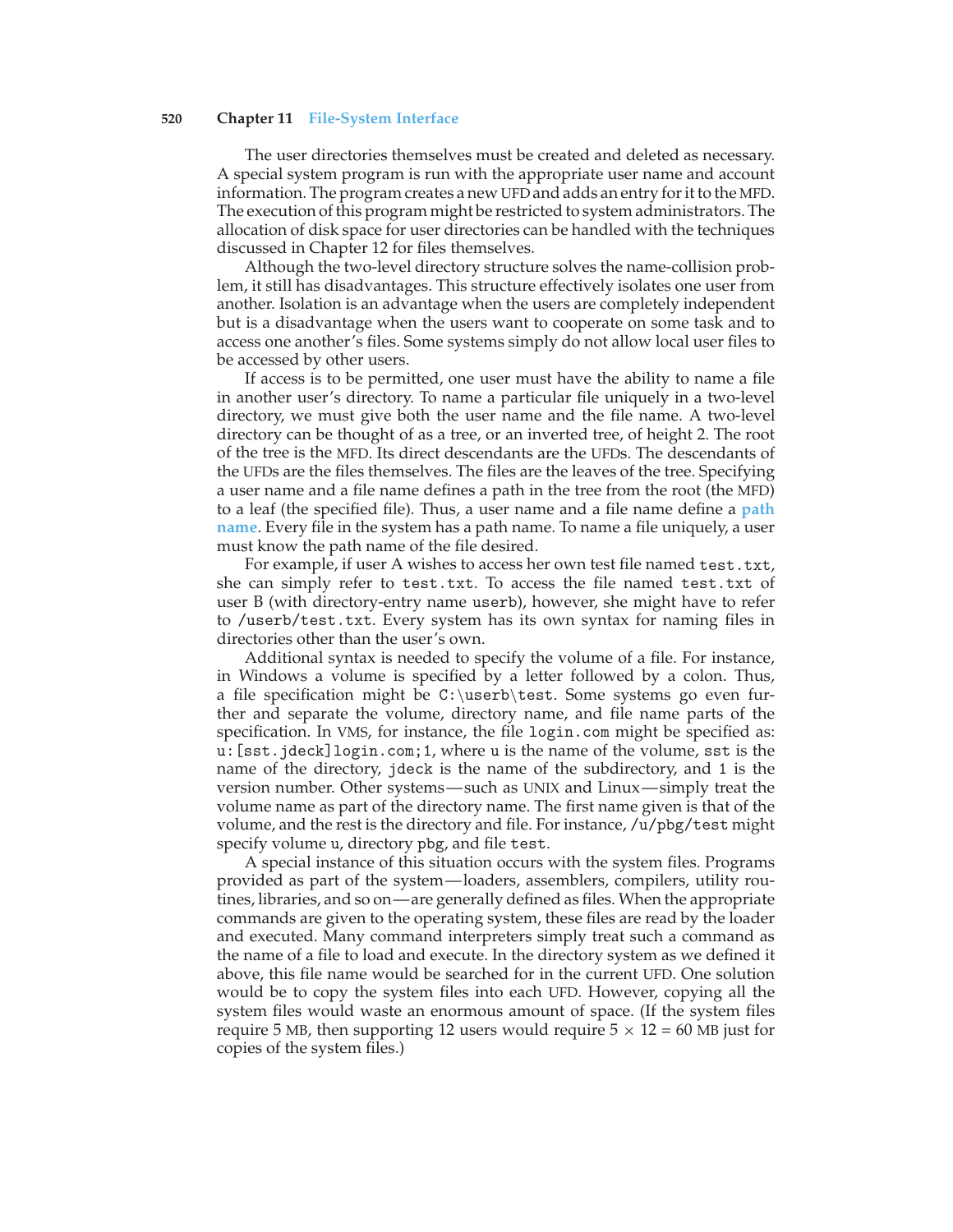The standard solution is to complicate the search procedure slightly. A special user directory is defined to contain the system files (for example, user 0). Whenever a file name is given to be loaded, the operating system first searches the local UFD. If the file is found, it is used. If it is not found, the system automatically searches the special user directory that contains the system files. The sequence of directories searched when a file is named is called the **search path**. The search path can be extended to contain an unlimited list of directories to search when a command name is given. This method is the one most used in UNIX and Windows. Systems can also be designed so that each user has his own search path.

#### 11.3.5 Tree-Structured Directories

Once we have seen how to view a two-level directory as a two-level tree, the natural generalization is to extend the directory structure to a tree of arbitrary height (Figure 11.11). This generalization allows users to create their own subdirectories and to organize their files accordingly. A tree is the most common directory structure. The tree has a root directory, and every file in the system has a unique path name.

A directory (or subdirectory) contains a set of files or subdirectories. A directory is simply another file, but it is treated in a special way. All directories have the same internal format. One bit in each directory entry defines the entry as a file (0) or as a subdirectory (1). Special system calls are used to create and delete directories.

In normal use, each process has a current directory. The **current directory** should contain most of the files that are of current interest to the process. When reference is made to a file, the current directory is searched. If a file is needed that is not in the current directory, then the user usually must



**Figure 11.11** Tree-structured directory structure.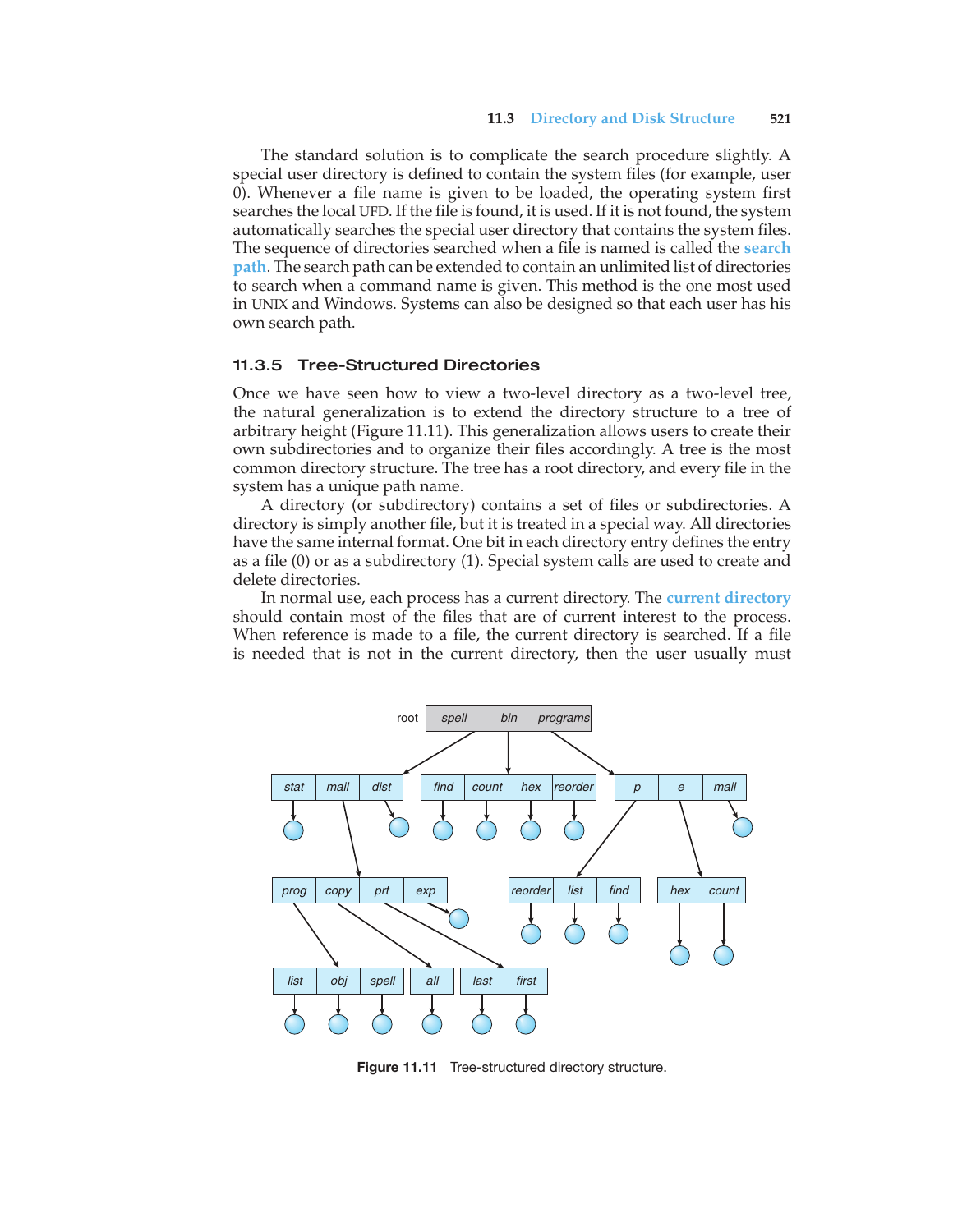either specify a path name or change the current directory to be the directory holding that file. To change directories, a system call is provided that takes a directory name as a parameter and uses it to redefine the current directory. Thus, the user can change her current directory whenever she wants. From one change directory() system call to the next, all open() system calls search the current directory for the specified file. Note that the search path may or may not contain a special entry that stands for "the current directory."

The initial current directory of a user's login shell is designated when the user job starts or the user logs in. The operating system searches the accounting file (or some other predefined location) to find an entry for this user (for accounting purposes). In the accounting file is a pointer to (or the name of) the user's initial directory. This pointer is copied to a local variable for this user that specifies the user's initial current directory. From that shell, other processes can be spawned. The current directory of any subprocess is usually the current directory of the parent when it was spawned.

Path names can be of two types: absolute and relative. An **absolute path name** begins at the root and follows a path down to the specified file, giving the directory names on the path. A **relative path name** defines a path from the current directory. For example, in the tree-structured file system of Figure 11.11, if the current directory is root/spell/mail, then the relative path name prt/first refers to the same file as does the absolute path name root/spell/mail/prt/first.

Allowing a user to define her own subdirectories permits her to impose a structure on her files. This structure might result in separate directories for files associated with different topics (for example, a subdirectory was created to hold the text of this book) or different forms of information (for example, the directory programs may contain source programs; the directory bin may store all the binaries).

An interesting policy decision in a tree-structured directory concerns how to handle the deletion of a directory. If a directory is empty, its entry in the directory that contains it can simply be deleted. However, suppose the directory to be deleted is not empty but contains several files or subdirectories. One of two approaches can be taken. Some systems will not delete a directory unless it is empty. Thus, to delete a directory, the user must first delete all the files in that directory. If any subdirectories exist, this procedure must be applied recursively to them, so that they can be deleted also. This approach can result in a substantial amount of work. An alternative approach, such as that taken by the UNIX rm command, is to provide an option: when a request is made to delete a directory, all that directory's files and subdirectories are also to be deleted. Either approach is fairly easy to implement; the choice is one of policy. The latter policy is more convenient, but it is also more dangerous, because an entire directory structure can be removed with one command. If that command is issued in error, a large number of files and directories will need to be restored (assuming a backup exists).

With a tree-structured directory system, users can be allowed to access, in addition to their files, the files of other users. For example, user B can access a file of user A by specifying its path names. User B can specify either an absolute or a relative path name. Alternatively, user B can change her current directory to be user A's directory and access the file by its file names.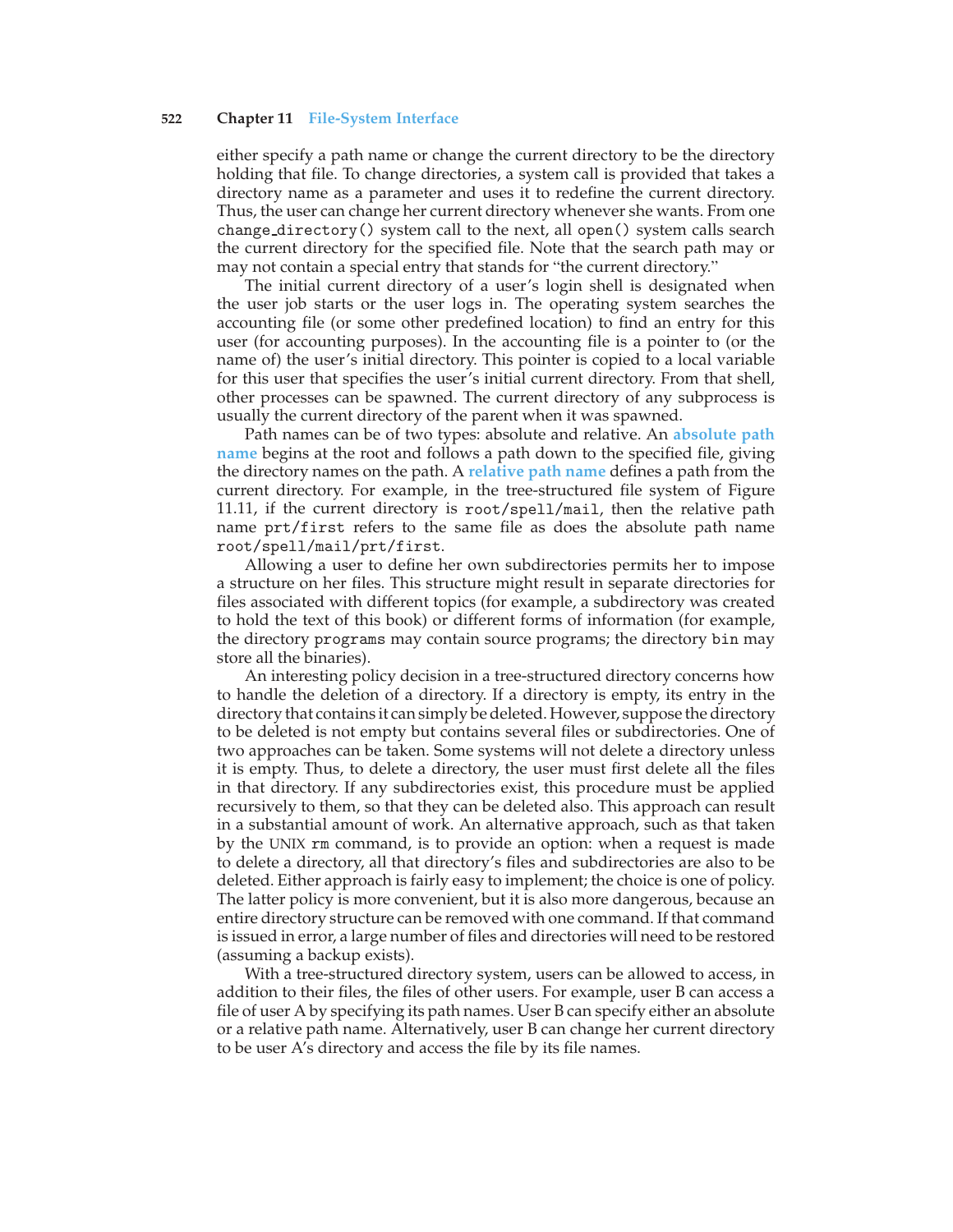#### 11.3.6 Acyclic-Graph Directories

Consider two programmers who are working on a joint project. The files associated with that project can be stored in a subdirectory, separating them from other projects and files of the two programmers. But since both programmers are equally responsible for the project, both want the subdirectory to be in their own directories. In this situation, the common subdirectory should be *shared.* A shared directory or file exists in the file system in two (or more) places at once.

A tree structure prohibits the sharing of files or directories. An **acyclic graph** — that is, a graph with no cycles—allows directories to share subdirectories and files (Figure 11.12). The same file or subdirectory may be in two different directories. The acyclic graph is a natural generalization of the tree-structured directory scheme.

It is important to note that a shared file (or directory) is not the same as two copies of the file. With two copies, each programmer can view the copy rather than the original, but if one programmer changes the file, the changes will not appear in the other's copy. With a shared file, only one actual file exists, so any changes made by one person are immediately visible to the other. Sharing is particularly important for subdirectories; a new file created by one person will automatically appear in all the shared subdirectories.

When people are working as a team, all the files they want to share can be put into one directory. The UFD of each team member will contain this directory of shared files as a subdirectory. Even in the case of a single user, the user's file organization may require that some file be placed in different subdirectories. For example, a program written for a particular project should be both in the directory of all programs and in the directory for that project.

Shared files and subdirectories can be implemented in several ways. A common way, exemplified by many of the UNIX systems, is to create a new directory entry called a link. A **link** is effectively a pointer to another file



**Figure 11.12** Acyclic-graph directory structure.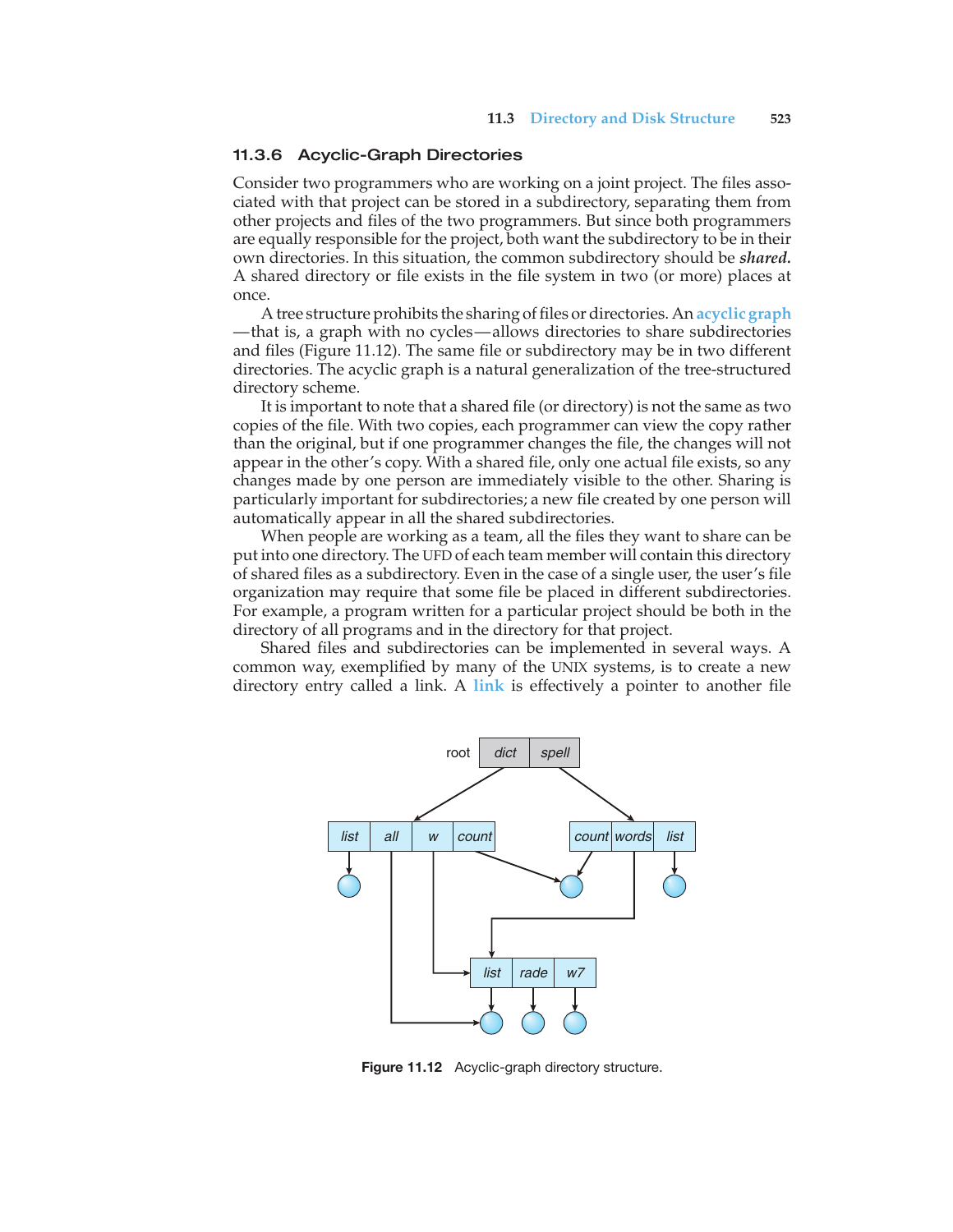or subdirectory. For example, a link may be implemented as an absolute or a relative path name. When a reference to a file is made, we search the directory. If the directory entry is marked as a link, then the name of the real file is included in the link information. We **resolve** the link by using that path name to locate the real file. Links are easily identified by their format in the directory entry (or by having a special type on systems that support types) and are effectively indirect pointers. The operating system ignores these links when traversing directory trees to preserve the acyclic structure of the system.

Another common approach to implementing shared files is simply to duplicate all information about them in both sharing directories. Thus, both entries are identical and equal. Consider the difference between this approach and the creation of a link. The link is clearly different from the original directory entry; thus, the two are not equal. Duplicate directory entries, however, make the original and the copy indistinguishable. A major problem with duplicate directory entries is maintaining consistency when a file is modified.

An acyclic-graph directory structure is more flexible than a simple tree structure, but it is also more complex. Several problems must be considered carefully. A file may now have multiple absolute path names. Consequently, distinct file names may refer to the same file. This situation is similar to the aliasing problem for programming languages. If we are trying to traverse the entire file system— to find a file, to accumulate statistics on all files, or to copy all files to backup storage— this problem becomes significant, since we do not want to traverse shared structures more than once.

Another problem involves deletion. When can the space allocated to a shared file be deallocated and reused? One possibility is to remove the file whenever anyone deletes it, but this action may leave dangling pointers to the now-nonexistent file. Worse, if the remaining file pointers contain actual disk addresses, and the space is subsequently reused for other files, these dangling pointers may point into the middle of other files.

In a system where sharing is implemented by symbolic links, this situation is somewhat easier to handle. The deletion of a link need not affect the original file; only the link is removed. If the file entry itself is deleted, the space for the file is deallocated, leaving the links dangling. We can search for these links and remove them as well, but unless a list of the associated links is kept with each file, this search can be expensive. Alternatively, we can leave the links until an attempt is made to use them. At that time, we can determine that the file of the name given by the link does not exist and can fail to resolve the link name; the access is treated just as with any other illegal file name. (In this case, the system designer should consider carefully what to do when a file is deleted and another file of the same name is created, before a symbolic link to the original file is used.) In the case of UNIX, symbolic links are left when a file is deleted, and it is up to the user to realize that the original file is gone or has been replaced. Microsoft Windows uses the same approach.

Another approach to deletion is to preserve the file until all references to it are deleted. To implement this approach, we must have some mechanism for determining that the last reference to the file has been deleted. We could keep a list of all references to a file (directory entries or symbolic links). When a link or a copy of the directory entry is established, a new entry is added to the file-reference list. When a link or directory entry is deleted, we remove its entry on the list. The file is deleted when its file-reference list is empty.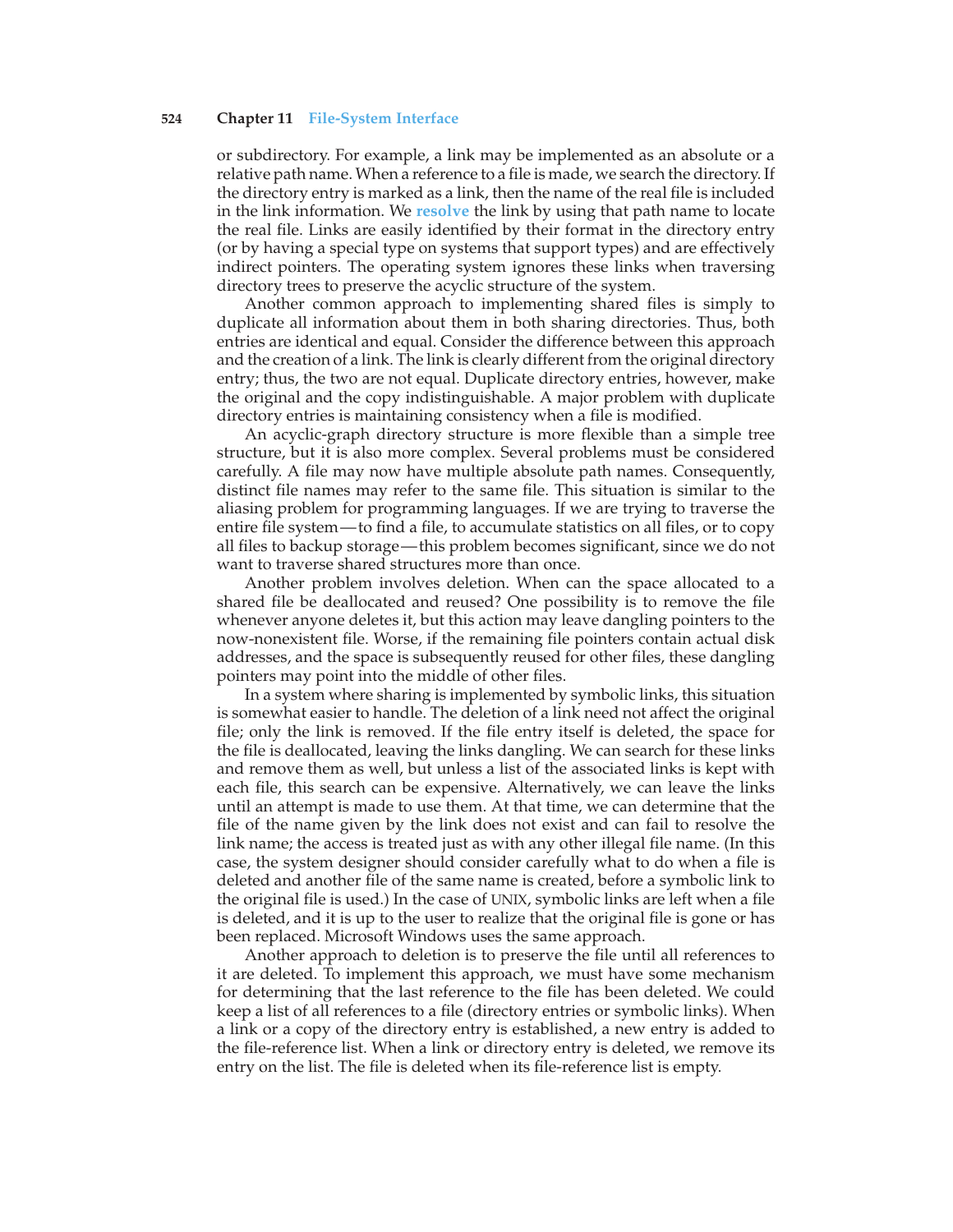The trouble with this approach is the variable and potentially large size of the file-reference list. However, we really do not need to keep the entire list—we need to keep only a count of the number of references. Adding a new link or directory entry increments the reference count. Deleting a link or entry decrements the count. When the count is 0, the file can be deleted; there are no remaining references to it. The UNIX operating system uses this approach for nonsymbolic links (or **hard links**), keeping a reference count in the file information block (or inode; see Section A.7.2). By effectively prohibiting multiple references to directories, we maintain an acyclic-graph structure.

To avoid problems such as the ones just discussed, some systems simply do not allow shared directories or links.

#### 11.3.7 General Graph Directory

A serious problem with using an acyclic-graph structure is ensuring that there are no cycles. If we start with a two-level directory and allow users to create subdirectories, a tree-structured directory results. It should be fairly easy to see that simply adding new files and subdirectories to an existing tree-structured directory preserves the tree-structured nature. However, when we add links, the tree structure is destroyed, resulting in a simple graph structure (Figure 11.13).

The primary advantage of an acyclic graph is the relative simplicity of the algorithms to traverse the graph and to determine when there are no more references to a file. We want to avoid traversing shared sections of an acyclic graph twice, mainly for performance reasons. If we have just searched a major shared subdirectory for a particular file without finding it, we want to avoid searching that subdirectory again; the second search would be a waste of time.

If cycles are allowed to exist in the directory, we likewise want to avoid searching any component twice, for reasons of correctness as well as performance. A poorly designed algorithm might result in an infinite loop continually searching through the cycle and never terminating. One solution



**Figure 11.13** General graph directory.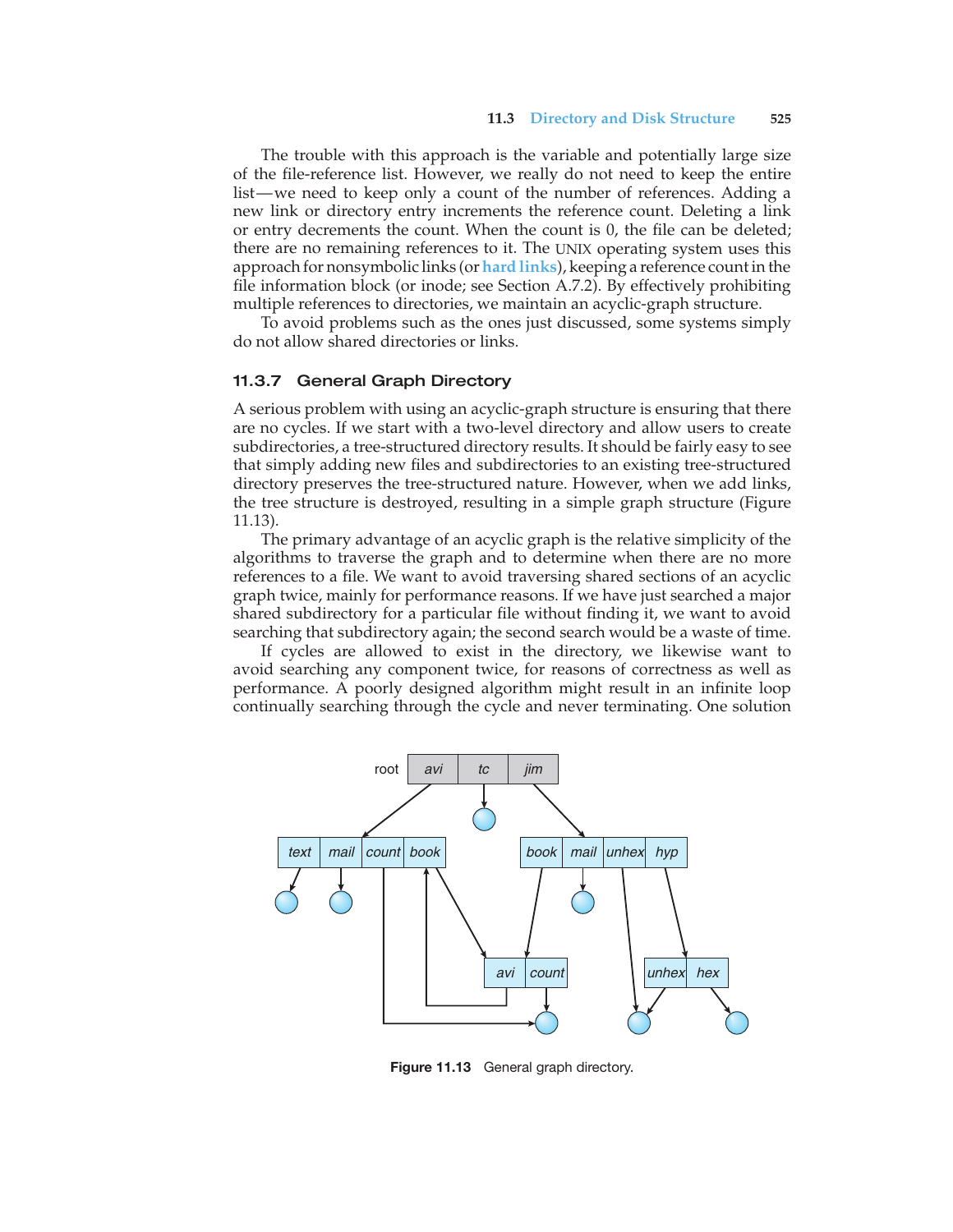is to limit arbitrarily the number of directories that will be accessed during a search.

A similar problem exists when we are trying to determine when a file can be deleted. With acyclic-graph directory structures, a value of 0 in the reference count means that there are no more references to the file or directory, and the file can be deleted. However, when cycles exist, the reference count may not be 0 even when it is no longer possible to refer to a directory or file. This anomaly results from the possibility of self-referencing (or a cycle) in the directory structure. In this case, we generally need to use a **garbage collection** scheme to determine when the last reference has been deleted and the disk space can be reallocated. Garbage collection involves traversing the entire file system, marking everything that can be accessed. Then, a second pass collects everything that is not marked onto a list of free space. (A similar marking procedure can be used to ensure that a traversal or search will cover everything in the file system once and only once.) Garbage collection for a disk-based file system, however, is extremely time consuming and is thus seldom attempted.

Garbage collection is necessary only because of possible cycles in the graph. Thus, an acyclic-graph structure is much easier to work with. The difficulty is to avoid cycles as new links are added to the structure. How do we know when a new link will complete a cycle? There are algorithms to detect cycles in graphs; however, they are computationally expensive, especially when the graph is on disk storage. A simpler algorithm in the special case of directories and links is to bypass links during directory traversal. Cycles are avoided, and no extra overhead is incurred.

# 11.4 File-System Mounting

Just as a file must be opened before it is used, a file system must be mounted before it can be available to processes on the system. More specifically, the directory structure may be built out of multiple volumes, which must be mounted to make them available within the file-system name space.

The mount procedure is straightforward. The operating system is given the name of the device and the **mount point**— the location within the file structure where the file system is to be attached. Some operating systems require that a file system type be provided, while others inspect the structures of the device and determine the type of file system. Typically, a mount point is an empty directory. For instance, on a UNIX system, a file system containing a user's home directories might be mounted as /home; then, to access the directory structure within that file system, we could precede the directory names with /home, as in /home/jane. Mounting that file system under /users would result in the path name /users/jane, which we could use to reach the same directory.

Next, the operating system verifies that the device contains a valid file system. It does so by asking the device driver to read the device directory and verifying that the directory has the expected format. Finally, the operating system notes in its directory structure that a file system is mounted at the specified mount point. This scheme enables the operating system to traverse its directory structure, switching among file systems, and even file systems of varying types, as appropriate.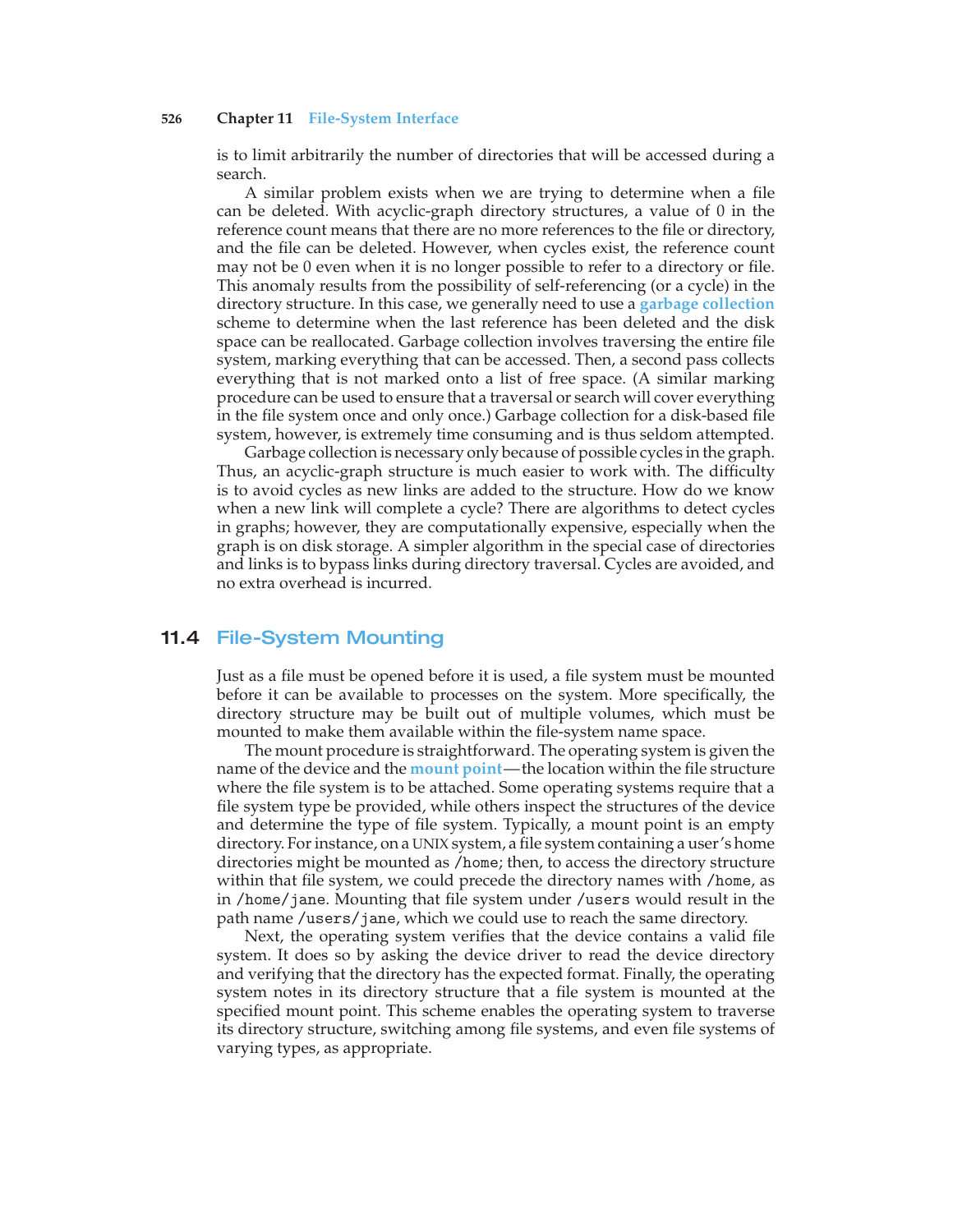

**Figure 11.14** File system. (a) Existing system. (b) Unmounted volume.

To illustrate file mounting, consider the file system depicted in Figure 11.14, where the triangles represent subtrees of directories that are of interest. Figure 11.14(a) shows an existing file system, while Figure 11.14(b) shows an unmounted volume residing on /device/dsk. At this point, only the files on the existing file system can be accessed. Figure 11.15 shows the effects of mounting the volume residing on /device/dsk over /users. If the volume is unmounted, the file system is restored to the situation depicted in Figure 11.14.

Systems impose semantics to clarify functionality. For example, a system may disallow a mount over a directory that contains files; or it may make the mounted file system available at that directory and obscure the directory's existing files until the file system is unmounted, terminating the use of the file system and allowing access to the original files in that directory. As another example, a system may allow the same file system to be mounted repeatedly, at different mount points; or it may only allow one mount per file system.



**Figure 11.15** Mount point.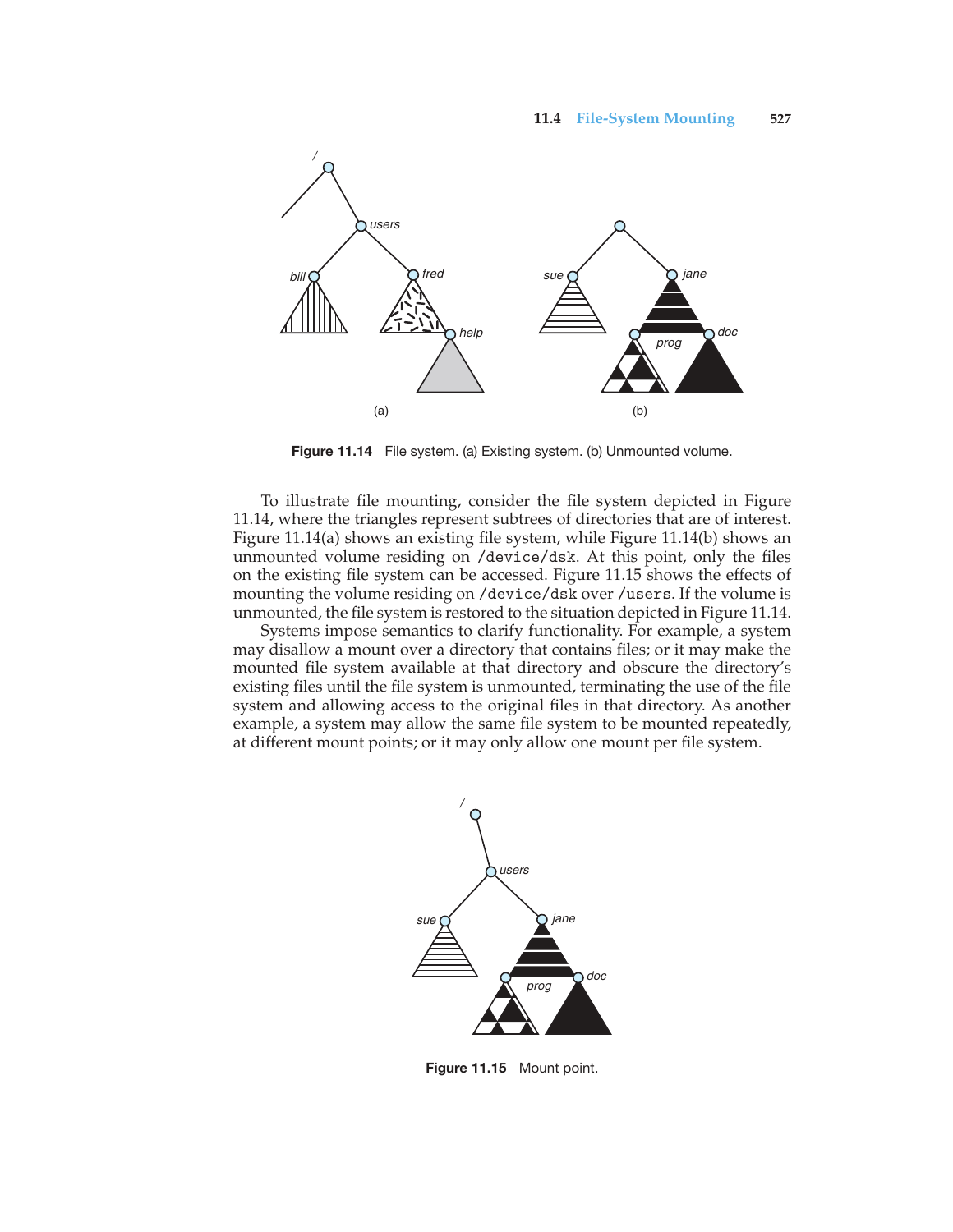Consider the actions of the Mac OS X operating system. Whenever the system encounters a disk for the first time (either at boot time or while the system is running), the Mac OS X operating system searches for a file system on the device. If it finds one, it automatically mounts the file system under the /Volumes directory, adding a folder icon labeled with the name of the file system (as stored in the device directory). The user is then able to click on the icon and thus display the newly mounted file system.

The Microsoft Windows family of operating systems maintains an extended two-level directory structure, with devices and volumes assigned drive letters. Volumes have a general graph directory structure associated with the drive letter. The path to a specific file takes the form of drive-letter: \path\to\file. The more recent versions of Windows allow a file system to be mounted anywhere in the directory tree, just as UNIX does. Windows operating systems automatically discover all devices and mount all located file systems at boot time. In some systems, like UNIX, the mount commands are explicit. A system configuration file contains a list of devices and mount points for automatic mounting at boot time, but other mounts may be executed manually.

Issues concerning file system mounting are further discussed in Section 12.2.2 and in Section A.7.5.

# 11.5 File Sharing

In the previous sections, we explored the motivation for file sharing and some of the difficulties involved in allowing users to share files. Such file sharing is very desirable for users who want to collaborate and to reduce the effort required to achieve a computing goal. Therefore, user-oriented operating systems must accommodate the need to share files in spite of the inherent difficulties.

In this section, we examine more aspects of file sharing. We begin by discussing general issues that arise when multiple users share files. Once multiple users are allowed to share files, the challenge is to extend sharing to multiple file systems, including remote file systems; we discuss that challenge as well. Finally, we consider what to do about conflicting actions occurring on shared files. For instance, if multiple users are writing to a file, should all the writes be allowed to occur, or should the operating system protect the users' actions from one another?

#### 11.5.1 Multiple Users

When an operating system accommodates multiple users, the issues of file sharing, file naming, and file protection become preeminent. Given a directory structure that allows files to be shared by users, the system must mediate the file sharing. The system can either allow a user to access the files of other users by default or require that a user specifically grant access to the files. These are the issues of access control and protection, which are covered in Section 11.6.

To implement sharing and protection, the system must maintain more file and directory attributes than are needed on a single-user system. Although many approaches have been taken to meet this requirement, most systems have evolved to use the concepts of file (or directory) **owner** (or **user**) and **group**. The owner is the user who can change attributes and grant access and who has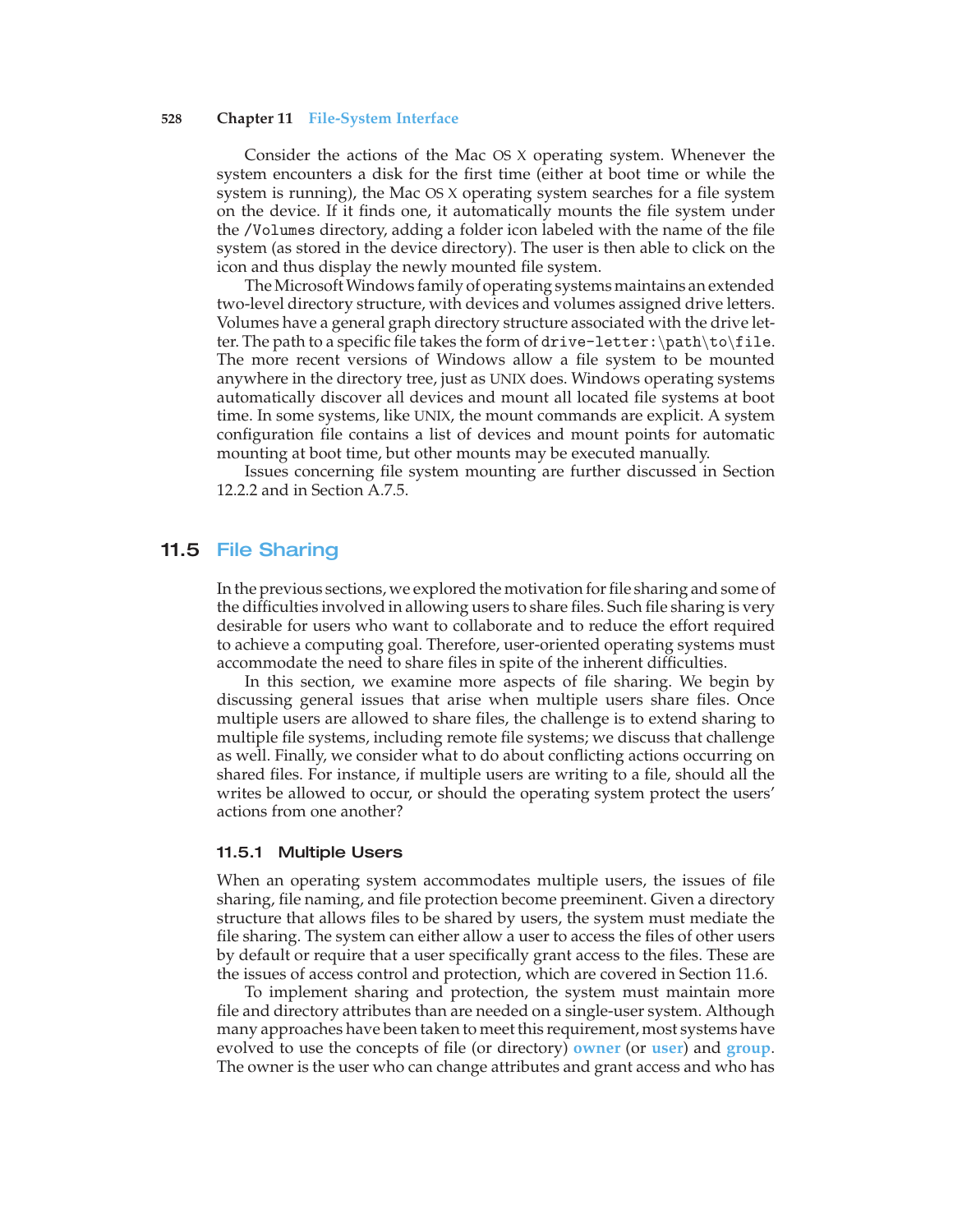the most control over the file. The group attribute defines a subset of users who can share access to the file. For example, the owner of a file on a UNIX system can issue all operations on a file, while members of the file's group can execute one subset of those operations, and all other users can execute another subset of operations. Exactly which operations can be executed by group members and other users is definable by the file's owner. More details on permission attributes are included in the next section.

The owner and group IDs of a given file (or directory) are stored with the other file attributes. When a user requests an operation on a file, the userID can be compared with the owner attribute to determine if the requesting user is the owner of the file. Likewise, the group IDs can be compared. The result indicates which permissions are applicable. The system then applies those permissions to the requested operation and allows or denies it.

Many systems have multiple local file systems, including volumes of a single disk or multiple volumes on multiple attached disks. In these cases, the ID checking and permission matching are straightforward, once the file systems are mounted.

#### 11.5.2 Remote File Systems

With the advent of networks (Chapter 17), communication among remote computers became possible. Networking allows the sharing of resources spread across a campus or even around the world. One obvious resource to share is data in the form of files.

Through the evolution of network and file technology, remote file-sharing methods have changed. The first implemented method involves manually transferring files between machines via programs like ftp. The second major method uses a **distributed file system (DFS)** in which remote directories are visible from a local machine. In some ways, the third method, the **World Wide Web**, is a reversion to the first. A browser is needed to gain access to the remote files, and separate operations (essentially a wrapper for ftp) are used to transfer files. Increasingly, cloud computing (Section 1.11.7) is being used for file sharing as well.

ftp is used for both anonymous and authenticated access. **Anonymous access** allows a user to transfer files without having an account on the remote system. The World Wide Web uses anonymous file exchange almost exclusively. DFS involves a much tighter integration between the machine that is accessing the remote files and the machine providing the files. This integration adds complexity, as we describe in this section.

## **11.5.2.1 The Client–Server Model**

Remote file systems allow a computer to mount one or more file systems from one or more remote machines. In this case, the machine containing the files is the **server**, and the machine seeking access to the files is the **client**. The client–server relationship is common with networked machines. Generally, the server declares that a resource is available to clients and specifies exactly which resource (in this case, which files) and exactly which clients. A server can serve multiple clients, and a client can use multiple servers, depending on the implementation details of a given client–server facility.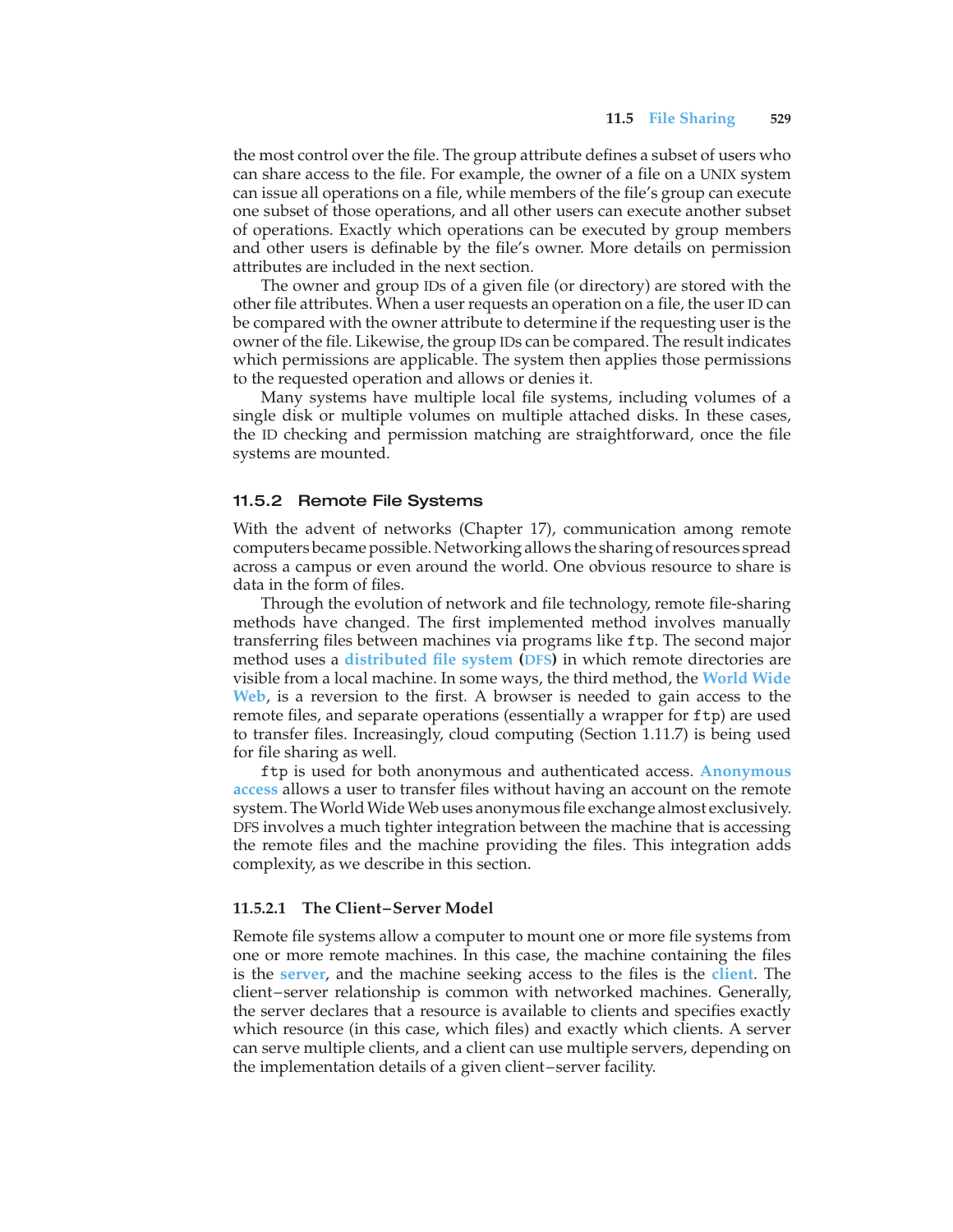The server usually specifies the available files on a volume or directory level. Client identification is more difficult. A client can be specified by a network name or other identifier, such as an IP address, but these can be **spoofed**, or imitated. As a result of spoofing, an unauthorized client could be allowed access to the server. More secure solutions include secure authentication of the client via encrypted keys. Unfortunately, with security come many challenges, including ensuring compatibility of the client and server (they must use the same encryption algorithms) and security of key exchanges (intercepted keys could again allow unauthorized access). Because of the difficulty of solving these problems, unsecure authentication methods are most commonly used.

In the case of UNIX and its network file system (NFS), authentication takes place via the client networking information, by default. In this scheme, the user's IDs on the client and server must match. If they do not, the server will be unable to determine access rights to files. Consider the example of a user who has an ID of 1000 on the client and 2000 on the server. A request from the client to the server for a specific file will not be handled appropriately, as the server will determine if user 1000 has access to the file rather than basing the determination on the real user ID of 2000. Access is thus granted or denied based on incorrect authentication information. The server must trust the client to present the correct user ID. Note that the NFS protocols allow many-to-many relationships. That is, many servers can provide files to many clients. In fact, a given machine can be both a server to some NFS clients and a client of other NFS servers.

Once the remote file system is mounted, file operation requests are sent on behalf of the user across the network to the server via the DFS protocol. Typically, a file-open request is sent along with the ID of the requesting user. The server then applies the standard access checks to determine if the user has credentials to access the file in the mode requested. The request is either allowed or denied. If it is allowed, a file handle is returned to the client application, and the application then can perform read, write, and other operations on the file. The client closes the file when access is completed. The operating system may apply semantics similar to those for a local file-system mount or may use different semantics.

#### **11.5.2.2 Distributed Information Systems**

To make client–server systems easier to manage, **distributed information systems**, also known as **distributed naming services**, provide unified access to the information needed for remote computing. The **domain name system (DNS)** provides host-name-to-network-address translations forthe entire Internet. Before DNS became widespread, files containing the same information were sent via e-mail or ftp between all networked hosts. Obviously, this methodology was not scalable! DNS is further discussed in Section 17.4.1.

Other distributed information systems provide *user name/password/user ID/group ID* space for a distributed facility. UNIX systems have employed a wide variety of distributed information methods. Sun Microsystems (now part of Oracle Corporation) introduced **yellow pages** (since renamed **network information service**, or **NIS**), and most of the industry adopted its use. It centralizes storage of user names, host names, printer information, and the like.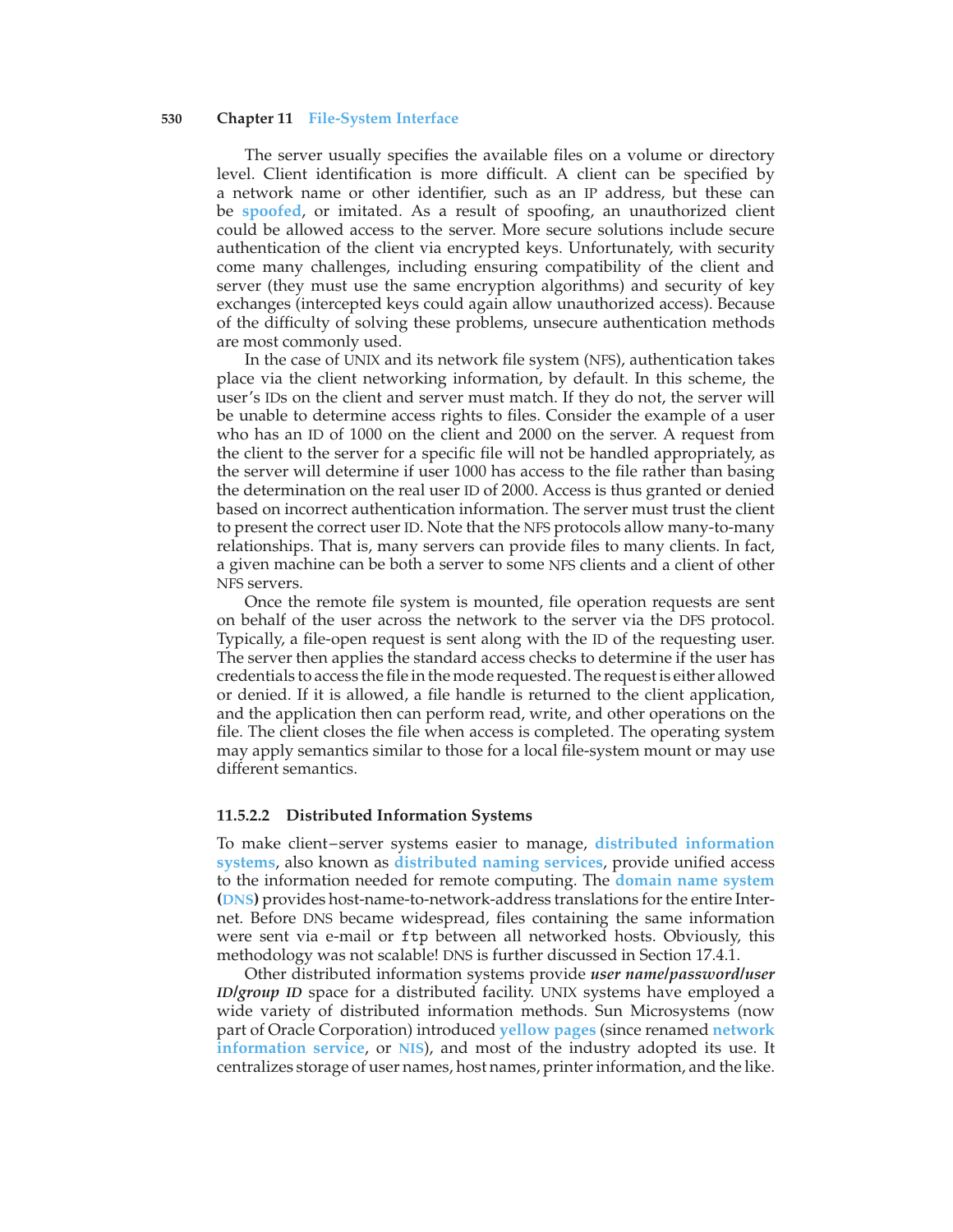Unfortunately, it uses unsecure authentication methods, including sending user passwords unencrypted (in clear text) and identifying hosts by IP address. Sun's NIS+ was a much more secure replacement for NIS but was much more complicated and was not widely adopted.

In the case of Microsoft's **common Internet file system (CIFS)**, network information is used in conjunction with user authentication (user name and password) to create a network login that the server uses to decide whether to allow or deny access to a requested file system. For this authentication to be valid, the user names must match from machine to machine (as with NFS). Microsoft uses **active directory** as a distributed naming structure to provide a single name space for users. Once established, the distributed naming facility is used by all clients and servers to authenticate users.

The industry is moving toward use of the **lightweight directory-access protocol (LDAP)** as a secure distributed naming mechanism. In fact, active directory is based on LDAP. Oracle Solaris and most other major operating systems include LDAP and allow it to be employed for user authentication as well as system-wide retrieval of information, such as availability of printers. Conceivably, one distributed LDAP directory could be used by an organization to store all user and resource information for all the organization's computers. The result would be secure single sign-on for users, who would enter their authentication information once for access to all computers within the organization. It would also ease system-administration efforts by combining, in one location, information that is currently scattered in various files on each system or in different distributed information services.

#### **11.5.2.3 Failure Modes**

Local file systems can fail for a variety of reasons, including failure of the disk containing the file system, corruption of the directory structure or other disk-management information (collectively called **metadata**), disk-controller failure, cable failure, and host-adapter failure. User or system-administrator failure can also cause files to be lost or entire directories or volumes to be deleted. Many of these failures will cause a host to crash and an error condition to be displayed, and human intervention will be required to repair the damage.

Remote file systems have even more failure modes. Because of the complexity of network systems and the required interactions between remote machines, many more problems can interfere with the proper operation of remote file systems. In the case of networks, the network can be interrupted between two hosts. Such interruptions can result from hardware failure, poor hardware configuration, or networking implementation issues. Although some networks have built-in resiliency, including multiple paths between hosts, many do not. Any single failure can thus interrupt the flow of DFS commands.

Consider a client in the midst of using a remote file system. It has files open from the remote host; among other activities, it may be performing directory lookups to open files, reading or writing data to files, and closing files. Now consider a partitioning of the network, a crash of the server, or even a scheduled shutdown of the server. Suddenly, the remote file system is no longer reachable. This scenario is rather common, so it would not be appropriate for the client system to act as it would if a local file system were lost. Rather, the system can either terminate all operations to the lost server or delay operations until the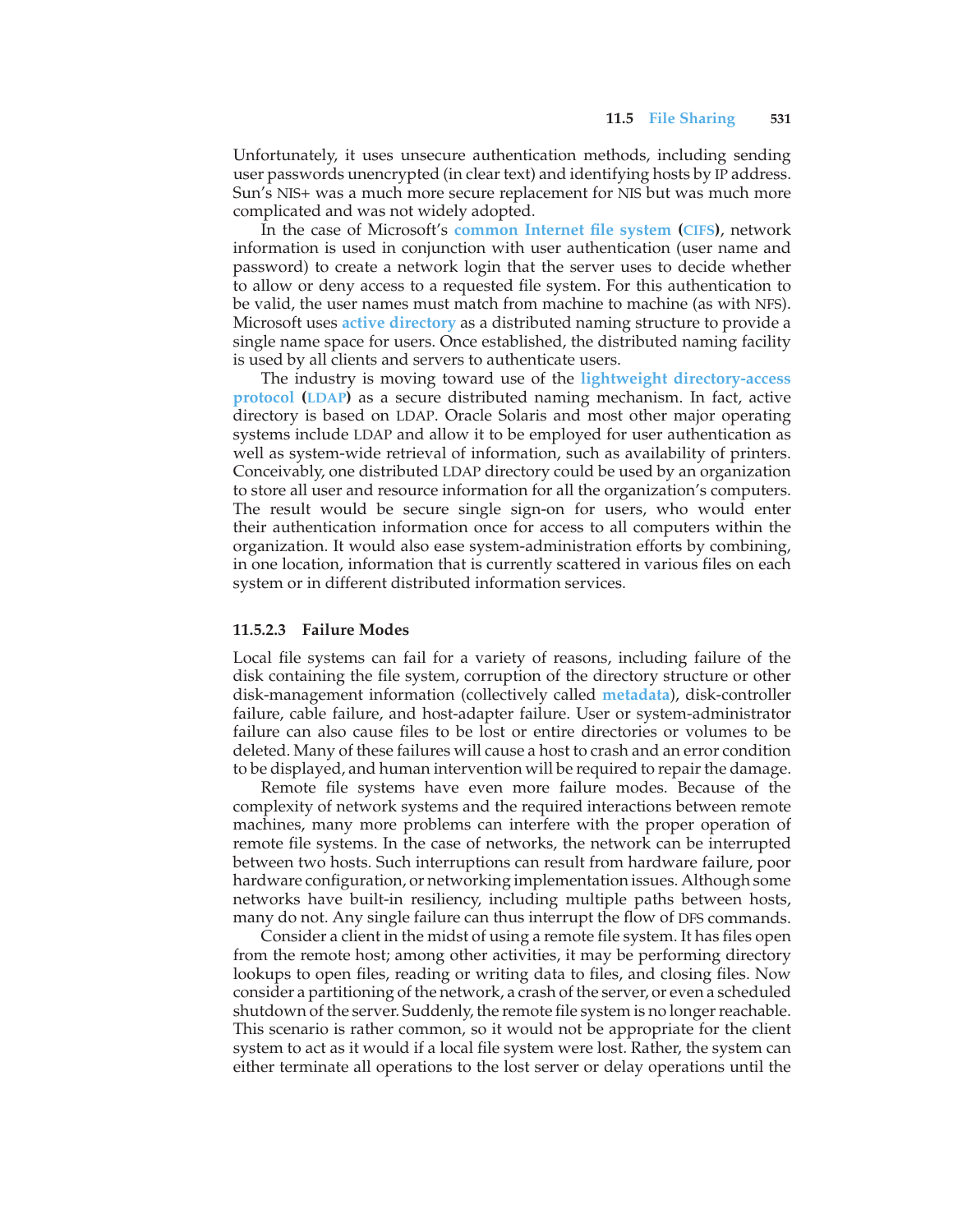server is again reachable. These failure semantics are defined and implemented as part of the remote-file-system protocol. Termination of all operations can result in users' losing data—and patience. Thus, most DFS protocols either enforce or allow delaying of file-system operations to remote hosts, with the hope that the remote host will become available again.

To implement this kind of recovery from failure, some kind of **state information** may be maintained on both the client and the server. If both server and client maintain knowledge of their current activities and open files, then they can seamlessly recover from a failure. In the situation where the server crashes but must recognize that it has remotely mounted exported file systems and opened files, NFS takes a simple approach, implementing a **stateless** DFS. In essence, it assumes that a client request for a file read or write would not have occurred unless the file system had been remotely mounted and the file had been previously open. The NFS protocol carries all the information needed to locate the appropriate file and perform the requested operation. Similarly, it does not track which clients have the exported volumes mounted, again assuming that if a request comes in, it must be legitimate. While this stateless approach makes NFS resilient and rather easy to implement, it also makes it unsecure. For example, forged read or write requests could be allowed by an NFS server. These issues are addressed in the industry standard NFS Version 4, in which NFS is made stateful to improve its security, performance, and functionality.

## 11.5.3 Consistency Semantics

**Consistency semantics** represent an important criterion for evaluating any file system that supports file sharing. These semantics specify how multiple users of a system are to access a shared file simultaneously. In particular, they specify when modifications of data by one user will be observable by other users. These semantics are typically implemented as code with the file system.

Consistency semantics are directly related to the process synchronization algorithms of Chapter 5. However, the complex algorithms of that chapter tend not to be implemented in the case of file I/O because of the great latencies and slow transfer rates of disks and networks. For example, performing an atomic transaction to a remote disk could involve several network communications, several disk reads and writes, or both. Systems that attempt such a full set of functionalities tend to perform poorly. A successful implementation of complex sharing semantics can be found in the Andrew file system.

For the following discussion, we assume that a series of file accesses (that is, reads and writes) attempted by a user to the same file is always enclosed between the open() and close() operations. The series of accesses between the open() and close() operations makes up a **file session**. To illustrate the concept, we sketch several prominent examples of consistency semantics.

# **11.5.3.1 UNIX Semantics**

The UNIX file system (Chapter 17) uses the following consistency semantics:

• Writes to an open file by a user are visible immediately to other users who have this file open.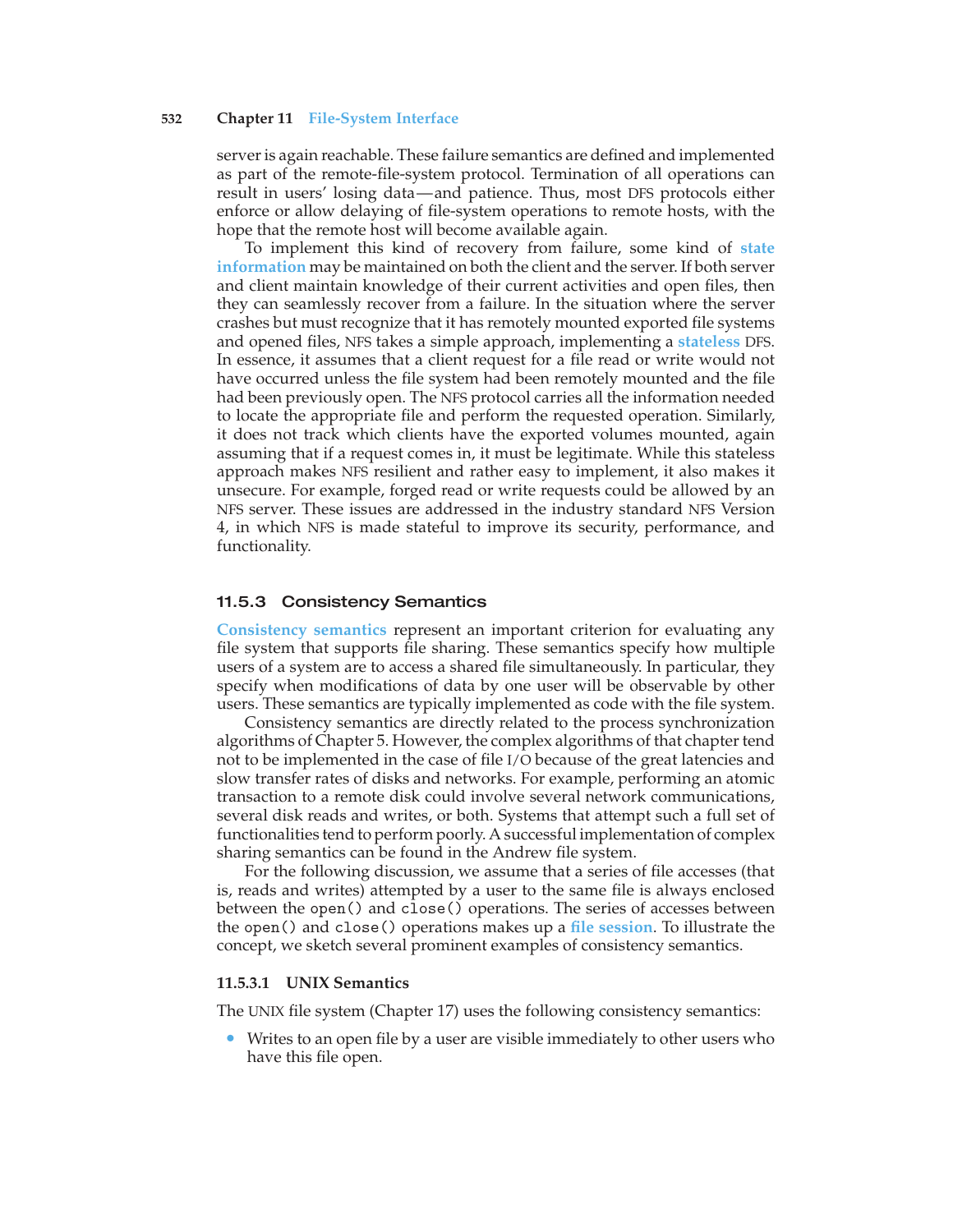• One mode of sharing allows users to share the pointer of current location into the file. Thus, the advancing of the pointer by one user affects all sharing users. Here, a file has a single image that interleaves all accesses, regardless of their origin.

In the UNIX semantics, a file is associated with a single physical image that is accessed as an exclusive resource. Contention for this single image causes delays in user processes.

## **11.5.3.2 Session Semantics**

The Andrew file system (OpenAFS) uses the following consistency semantics:

- Writes to an open file by a user are not visible immediately to other users that have the same file open.
- Once a file is closed, the changes made to it are visible only in sessions starting later. Already open instances of the file do not reflect these changes.

According to these semantics, a file may be associated temporarily with several (possibly different) images at the same time. Consequently, multiple users are allowed to perform both read and write accesses concurrently on their images of the file, without delay. Almost no constraints are enforced on scheduling accesses.

## **11.5.3.3 Immutable-Shared-Files Semantics**

A unique approach is that of **immutable shared files**. Once a file is declared as shared by its creator, it cannot be modified. An immutable file has two key properties: its name may not be reused, and its contents may not be altered. Thus, the name of an immutable file signifies that the contents of the file are fixed. The implementation of these semantics in a distributed system (Chapter 17) is simple, because the sharing is disciplined (read-only).

# 11.6 Protection

When information is stored in a computer system, we want to keep it safe from physical damage (the issue of reliability) and improper access (the issue of protection).

Reliability is generally provided by duplicate copies of files. Many computers have systems programs that automatically (or through computer-operator intervention) copy disk files to tape at regular intervals (once per day or week or month) to maintain a copy should a file system be accidentally destroyed. File systems can be damaged by hardware problems (such as errors in reading or writing), power surges or failures, head crashes, dirt, temperature extremes, and vandalism. Files may be deleted accidentally. Bugs in the file-system software can also cause file contents to be lost. Reliability is covered in more detail in Chapter 10.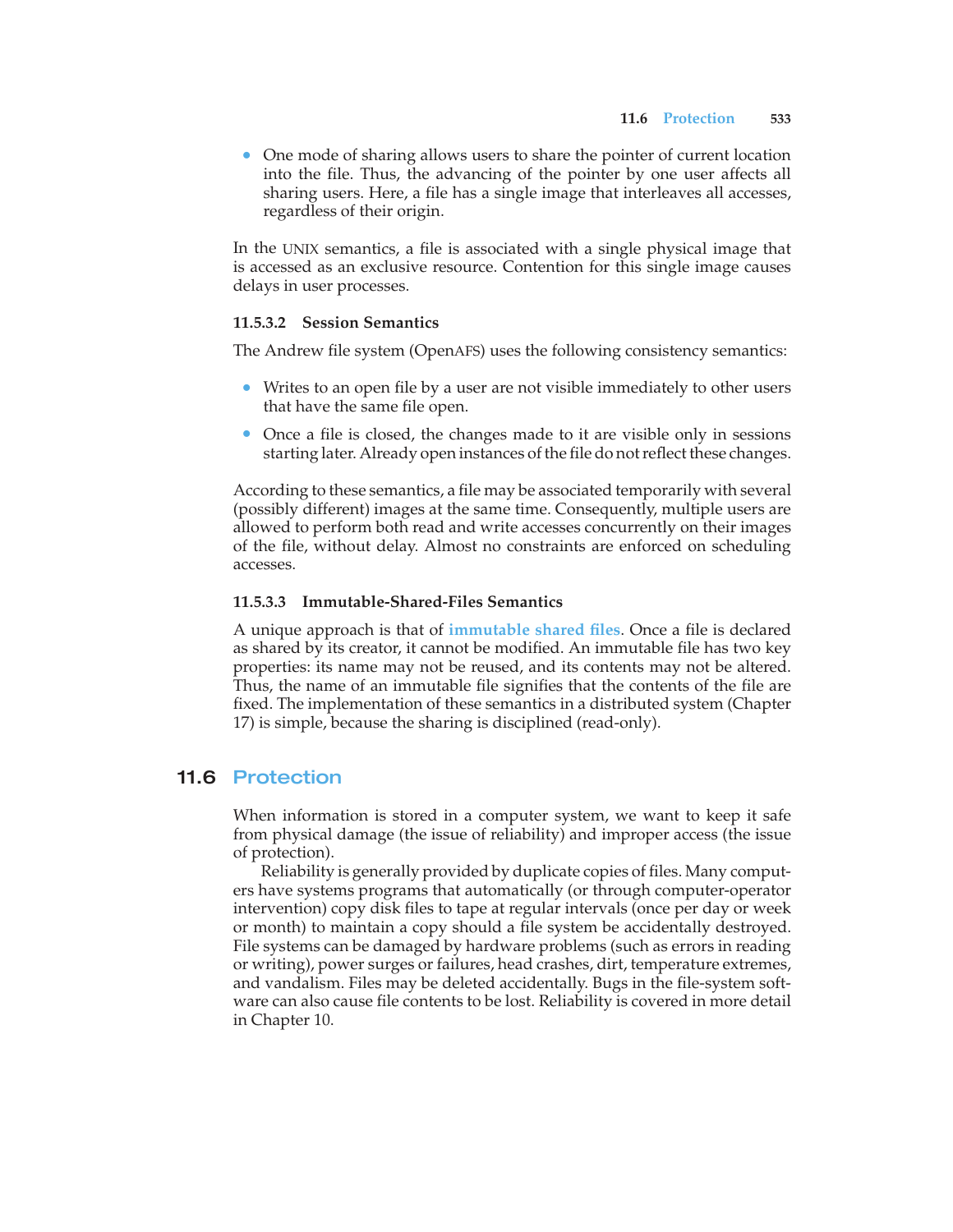Protection can be provided in many ways. For a single-user laptop system, we might provide protection by locking the computer in a desk drawer or file cabinet. In a larger multiuser system, however, other mechanisms are needed.

### 11.6.1 Types of Access

The need to protect files is a direct result of the ability to access files. Systems that do not permit access to the files of other users do not need protection. Thus, we could provide complete protection by prohibiting access. Alternatively, we could provide free access with no protection. Both approaches are too extreme for general use. What is needed is controlled access.

Protection mechanisms provide controlled access by limiting the types of file access that can be made. Access is permitted or denied depending on several factors, one of which is the type of access requested. Several different types of operations may be controlled:

- **Read**. Read from the file.
- **Write.** Write or rewrite the file.
- **Execute**. Load the file into memory and execute it.
- **Append**. Write new information at the end of the file.
- **Delete**. Delete the file and free its space for possible reuse.
- **List**. List the name and attributes of the file.

Other operations, such as renaming, copying, and editing the file, may also be controlled. For many systems, however, these higher-level functions may be implemented by a system program that makes lower-level system calls. Protection is provided at only the lower level. For instance, copying a file may be implemented simply by a sequence of read requests. In this case, a user with read access can also cause the file to be copied, printed, and so on.

Many protection mechanisms have been proposed. Each has advantages and disadvantages and must be appropriate for its intended application. A small computer system that is used by only a few members of a research group, for example, may not need the same types of protection as a large corporate computer that is used for research, finance, and personnel operations. We discuss some approaches to protection in the following sections and present a more complete treatment in Chapter 14.

#### 11.6.2 Access Control

The most common approach to the protection problem is to make access dependent on the identity of the user. Different users may need different types of access to a file or directory. The most general scheme to implement identitydependent access is to associate with each file and directory an **access-control list (ACL)** specifying user names and the types of access allowed for each user. When a user requests access to a particular file, the operating system checks the access list associated with that file. If that user is listed for the requested access, the access is allowed. Otherwise, a protection violation occurs, and the user job is denied access to the file.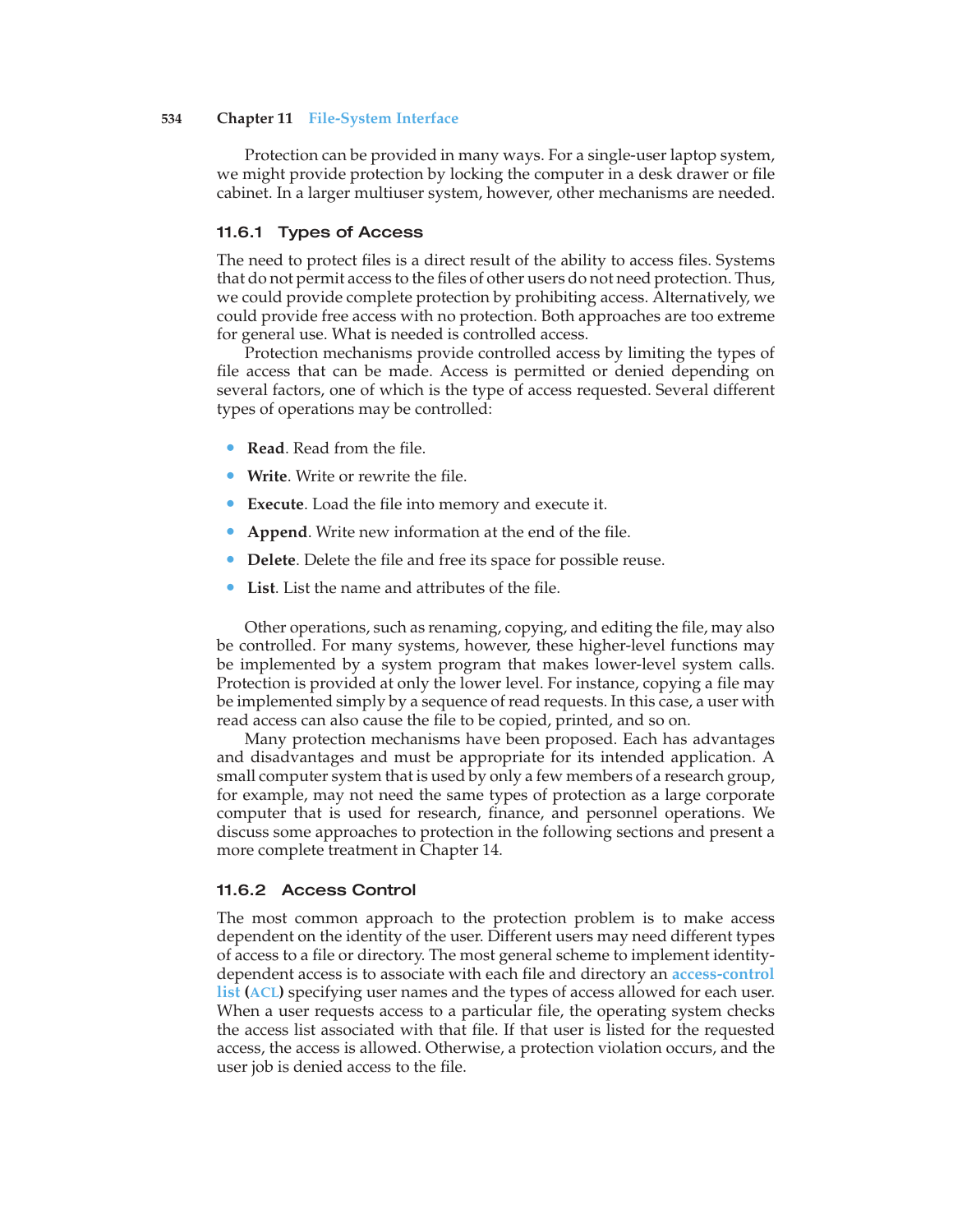This approach has the advantage of enabling complex access methodologies. The main problem with access lists is their length. If we want to allow everyone to read a file, we must list all users with read access. This technique has two undesirable consequences:

- Constructing such a list may be a tedious and unrewarding task, especially if we do not know in advance the list of users in the system.
- The directory entry, previously of fixed size, now must be of variable size, resulting in more complicated space management.

These problems can be resolved by use of a condensed version of the access list.

To condense the length of the access-control list, many systems recognize three classifications of users in connection with each file:

- **Owner**. The user who created the file is the owner.
- **Group**. A set of users who are sharing the file and need similar access is a group, or work group.
- **Universe**. All other users in the system constitute the universe.

The most common recent approach is to combine access-control lists with the more general (and easier to implement) owner, group, and universe accesscontrol scheme just described. For example, Solaris uses the three categories of access by default but allows access-control lists to be added to specific files and directories when more fine-grained access control is desired.

To illustrate, consider a person, Sara, who is writing a new book. She has hired three graduate students (Jim, Dawn, and Jill) to help with the project. The text of the book is kept in a file named book.tex. The protection associated with this file is as follows:

- Sara should be able to invoke all operations on the file.
- Jim, Dawn, and Jill should be able only to read and write the file; they should not be allowed to delete the file.
- All other users should be able to read, but not write, the file. (Sara is interested in letting as many people as possible read the text so that she can obtain feedback.)

To achieve such protection, we must create a new group—say, text with members Jim, Dawn, and Jill. The name of the group, text, must then be associated with the file book.tex, and the access rights must be set in accordance with the policy we have outlined.

Now consider a visitor to whom Sara would like to grant temporary access to Chapter 1. The visitor cannot be added to the text group because that would give him access to all chapters. Because a file can be in only one group, Sara cannot add another group to Chapter 1. With the addition of access-control-list functionality, though, the visitor can be added to the access control list of Chapter 1.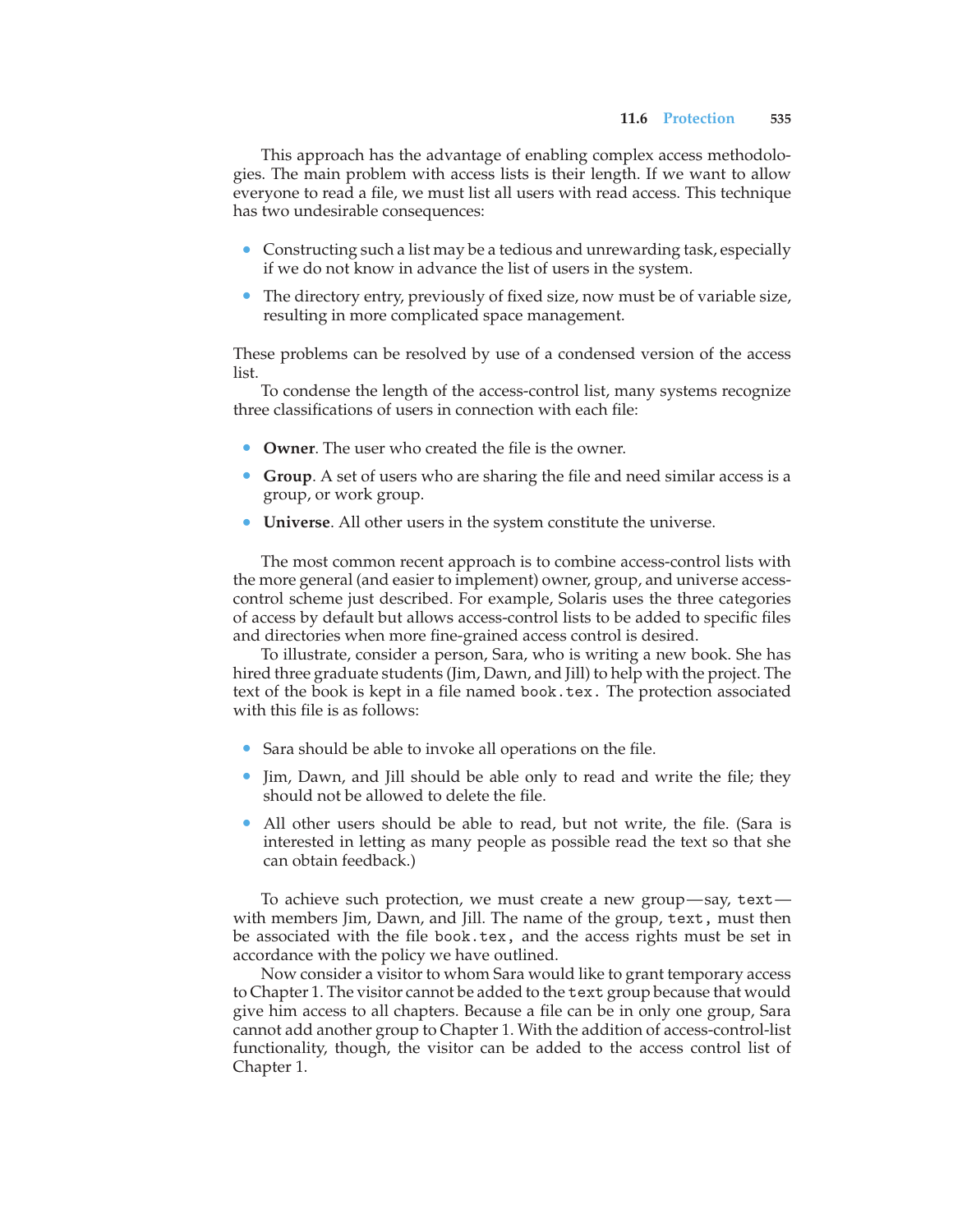### *PERMISSIONS IN A UNIX SYSTEM*

In the UNIX system, directory protection and file protection are handled similarly. Associated with each subdirectory are three fields—owner, group, and universe—each consisting of the three bits rwx. Thus, a user can list the content of a subdirectory only if the r bit is set in the appropriate field. Similarly, a user can change his current directory to another current directory (say, foo) only if the x bit associated with the foo subdirectory is set in the appropriate field.

A sample directory listing from a UNIX environment is shown in below:

| -rw-rw-r--<br>drwx------<br>drwxrwxr-x<br>drwxrwx---<br>-rw-r--r--<br>-rwxr-xr-x<br>drwx--x--x<br>drwx------<br>drwxrwxrwx | 1 pbg staff<br>5 pbg staff<br>2 pbg staff<br>1 pbg staff<br>1 pbg staff<br>3 pbg staff<br>3 pbg | 4 tag faculty<br>staff | 31200 Sep 3 08:30<br>512 Jul 8 09.33<br>512 Jul 8 09:35<br>2 jwg student 512 Aug 3 14:13<br>9423 Feb 24 2012<br>20471 Feb 24 2012<br>512 Jul 31 10:31<br>1024 Aug 29 06:52 mail/<br>512 Jul 8 09:35 | intro.ps<br>private/<br>doc/<br>student-proj/<br>program.c<br>program<br>lib/<br>test/ |
|----------------------------------------------------------------------------------------------------------------------------|-------------------------------------------------------------------------------------------------|------------------------|-----------------------------------------------------------------------------------------------------------------------------------------------------------------------------------------------------|----------------------------------------------------------------------------------------|
|                                                                                                                            |                                                                                                 |                        |                                                                                                                                                                                                     |                                                                                        |
|                                                                                                                            |                                                                                                 |                        |                                                                                                                                                                                                     |                                                                                        |

The first field describes the protection of the file or directory. A d as the first character indicates a subdirectory. Also shown are the number of links to the file, the owner's name, the group's name, the size of the file in bytes, the date of last modification, and finally the file's name (with optional extension).

For this scheme to work properly, permissions and access lists must be controlled tightly. This control can be accomplished in several ways. For example, in the UNIX system, groups can be created and modified only by the manager of the facility (or by any superuser). Thus, control is achieved through human interaction. Access lists are discussed further in Section 14.5.2.

With the more limited protection classification, only three fields are needed to define protection. Often, each field is a collection of bits, and each bit either allows or prevents the access associated with it. For example, the UNIX system defines three fields of 3 bits each—rwx, where r controls read access, w controls write access, and x controls execution. A separate field is kept for the file owner, for the file's group, and for all other users. In this scheme, 9 bits per file are needed to record protection information. Thus, for our example, the protection fields for the file book.tex are as follows: for the owner Sara, all bits are set; for the group text, the r and w bits are set; and for the universe, only the r bit is set.

One difficulty in combining approaches comes in the user interface. Users must be able to tell when the optional ACL permissions are set on a file. In the Solaris example, a "+" is appended to the regular permissions, as in:

19 -rw-r--r--+ 1 jim staff 130 May 25 22:13 file1

A separate set of commands, setfacl and getfacl, is used to manage the ACLs.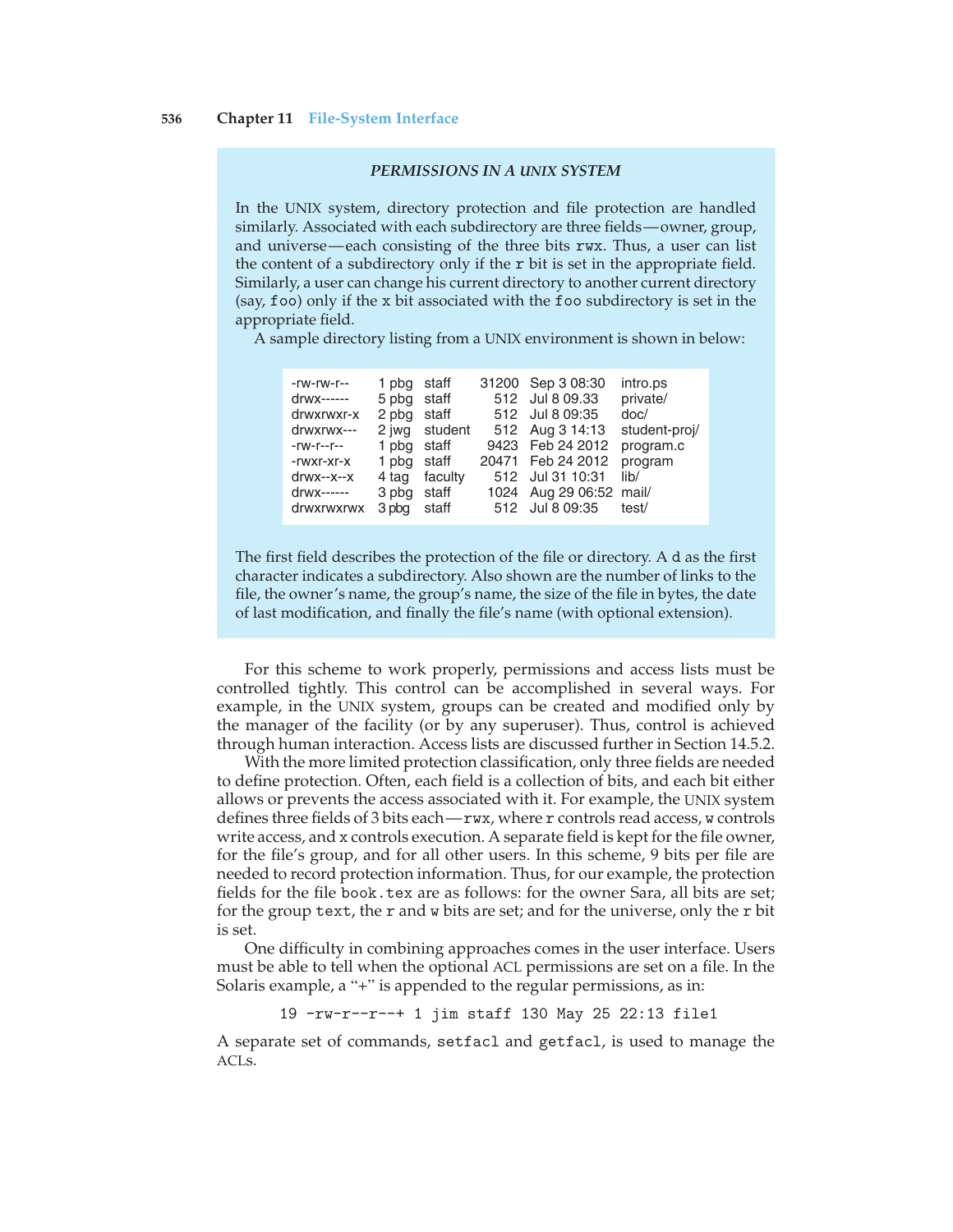| Security<br>General                                       | Details                                   | <b>Previous Versions</b> |          |
|-----------------------------------------------------------|-------------------------------------------|--------------------------|----------|
|                                                           |                                           |                          |          |
| Object name: H:\DATA\Patterns Material\Src\ListPanel.java |                                           |                          |          |
| Group or user names:                                      |                                           |                          |          |
| <b>R</b> SYSTEM                                           |                                           |                          |          |
|                                                           | & Gregory G. Gagne (ggagne@wcusers.int)   |                          |          |
| Guest (WCUSERS\Guest)                                     |                                           |                          |          |
|                                                           | <b>R.</b> FileAdmins (WCUSERS\FileAdmins) |                          |          |
|                                                           | St. Administrators (FILES\Administrators) |                          |          |
| To change permissions, click Edit.                        |                                           |                          | Edit     |
| Permissions for Guest                                     |                                           | Allow                    |          |
|                                                           |                                           |                          | Deny     |
| Full control                                              |                                           |                          |          |
| Modify                                                    |                                           |                          |          |
| Read & execute                                            |                                           |                          |          |
| Read                                                      |                                           |                          | 221.7    |
| Write                                                     |                                           |                          |          |
| Special permissions                                       |                                           |                          |          |
| For special permissions or advanced settings,             |                                           |                          | Advanced |
| click Advanced                                            |                                           |                          |          |
| Leam about access control and permissions                 |                                           |                          |          |
|                                                           |                                           |                          |          |

Figure 11.16 Windows 7 access-control list management.

Windows users typically manage access-control lists via the GUI. Figure 11.16 shows a file-permission window on Windows 7 NTFS file system. In this example, user "guest" is specifically denied access to the file ListPanel.java.

Another difficulty is assigning precedence when permission and ACLs conflict. For example, if Joe is in a file's group, which has read permission, but the file has an ACL granting Joe read and write permission, should a write by Joe be granted or denied? Solaris gives ACLs precedence (as they are more fine-grained and are not assigned by default). This follows the general rule that specificity should have priority.

# 11.6.3 Other Protection Approaches

Another approach to the protection problem is to associate a password with each file. Just as access to the computer system is often controlled by a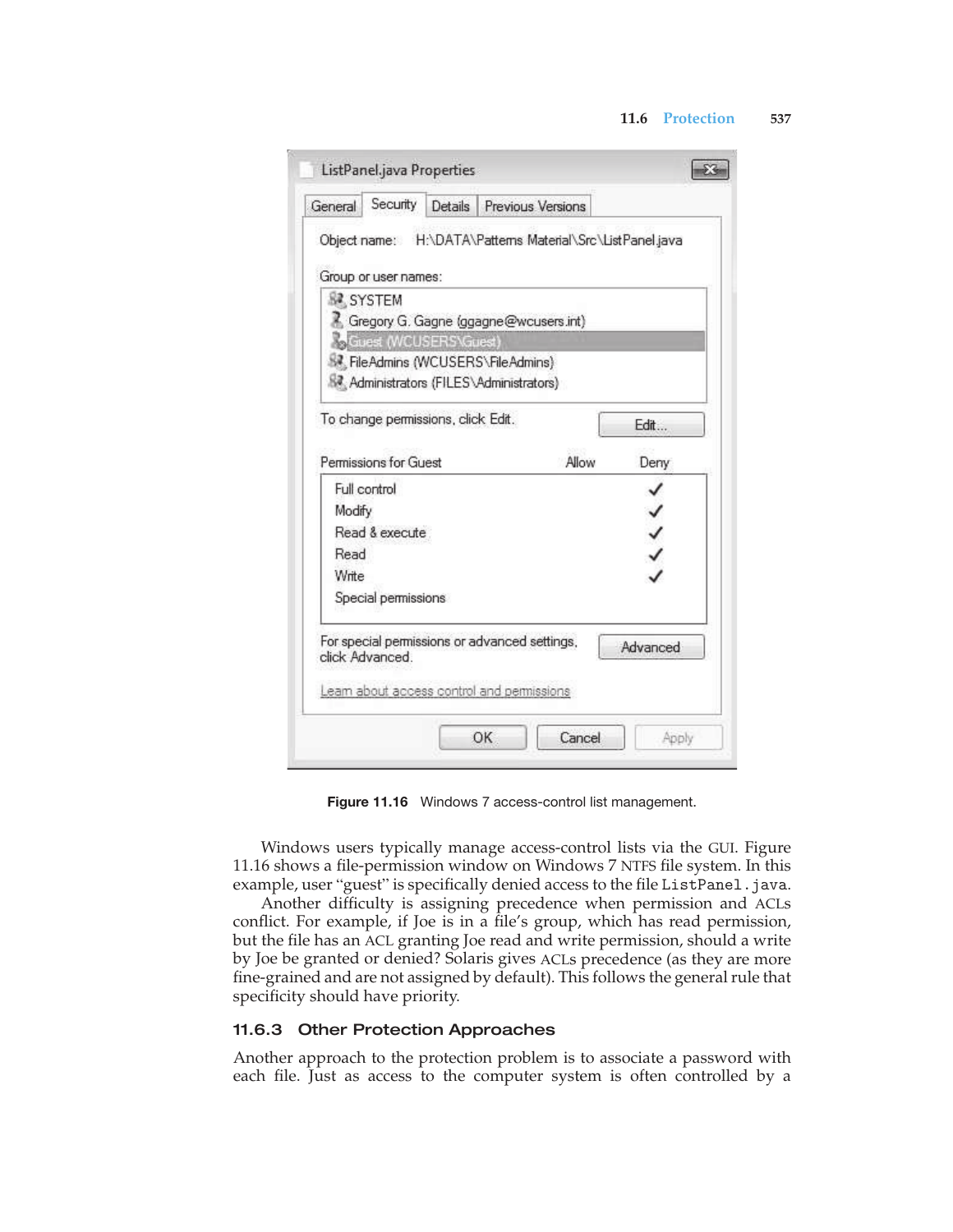password, access to each file can be controlled in the same way. If the passwords are chosen randomly and changed often, this scheme may be effective in limiting access to a file. The use of passwords has a few disadvantages, however. First, the number of passwords that a user needs to remember may become large, making the scheme impractical. Second, if only one password is used for all the files, then once it is discovered, all files are accessible; protection is on an all-or-none basis. Some systems allow a user to associate a password with a subdirectory, rather than with an individual file, to address this problem.

In a multilevel directory structure, we need to protect not only individual files but also collections of files in subdirectories; that is, we need to provide a mechanism for directory protection. The directory operations that must be protected are somewhat different from the file operations. We want to control the creation and deletion of files in a directory. In addition, we probably want to control whether a user can determine the existence of a file in a directory. Sometimes, knowledge of the existence and name of a file is significant in itself. Thus, listing the contents of a directory must be a protected operation. Similarly, if a path name refers to a file in a directory, the user must be allowed access to both the directory and the file. In systems where files may have numerous path names (such as acyclic and general graphs), a given user may have different access rights to a particular file, depending on the path name used.

# 11.7 Summary

A file is an abstract data type defined and implemented by the operating system. It is a sequence of logical records. A logical record may be a byte, a line (of fixed or variable length), or a more complex data item. The operating system may specifically support various record types or may leave that support to the application program.

The major task for the operating system is to map the logical file concept onto physical storage devices such as magnetic disk or tape. Since the physical record size of the device may not be the same as the logical record size, it may be necessary to order logical records into physical records. Again, this task may be supported by the operating system or left for the application program.

Each device in a file system keeps a volume table of contents or a device directory listing the location of the files on the device. In addition, it is useful to create directories to allow files to be organized. A single-level directory in a multiuser system causes naming problems, since each file must have a unique name. A two-level directory solves this problem by creating a separate directory for each user's files. The directory lists the files by name and includes the file's location on the disk, length, type, owner, time of creation, time of last use, and so on.

The natural generalization of a two-level directory is a tree-structured directory. A tree-structured directory allows a user to create subdirectories to organize files. Acyclic-graph directory structures enable users to share subdirectories and files but complicate searching and deletion. A general graph structure allows complete flexibility in the sharing of files and directories but sometimes requires garbage collection to recover unused disk space.

Disks are segmented into one or more volumes, each containing a file system or left "raw." File systems may be mounted into the system's naming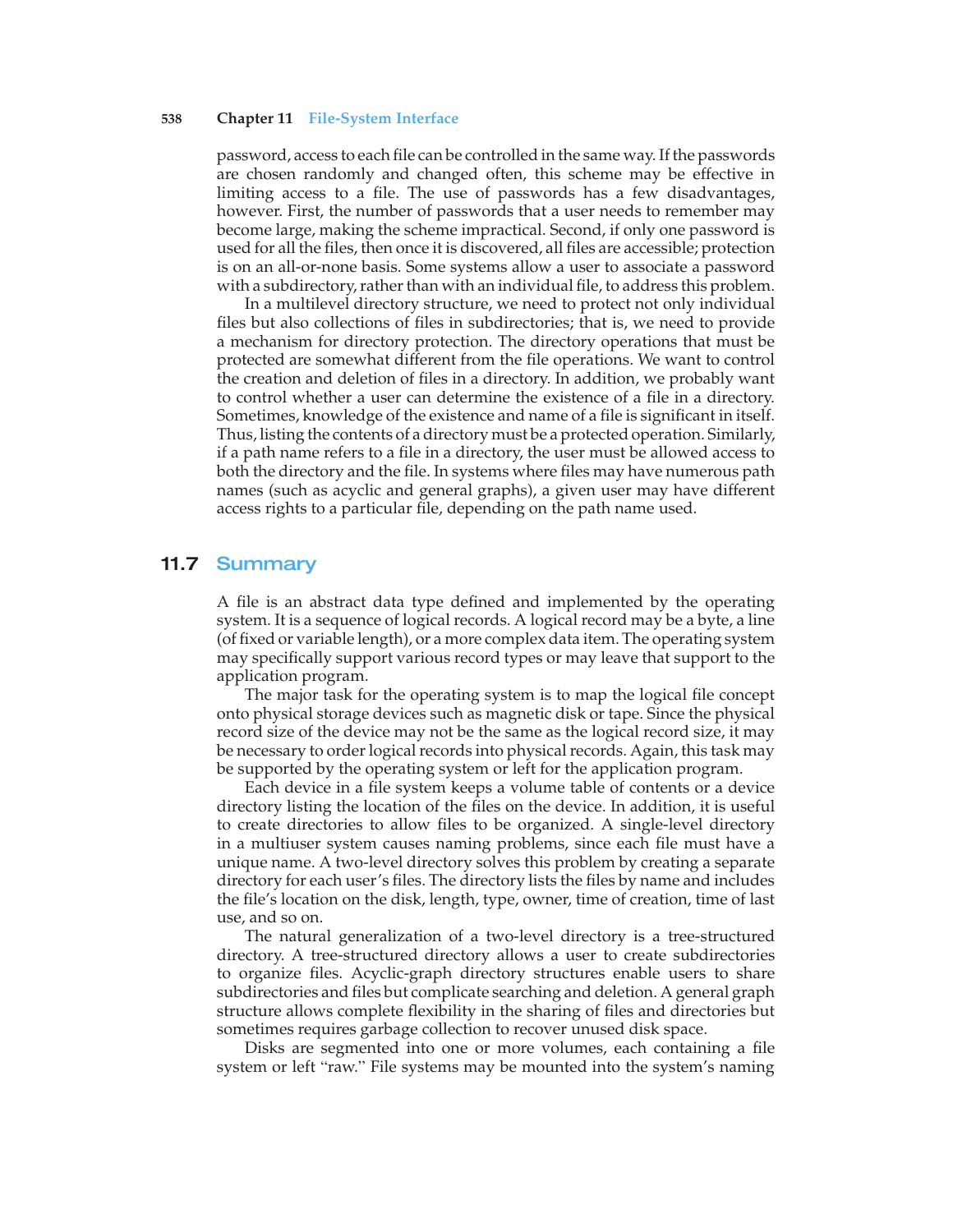structures to make them available. The naming scheme varies by operating system. Once mounted, the files within the volume are available for use. File systems may be unmounted to disable access or for maintenance.

File sharing depends on the semantics provided by the system. Files may have multiple readers, multiple writers, or limits on sharing. Distributed file systems allow client hosts to mount volumes or directories from servers, as long as they can access each other across a network. Remote file systems present challenges in reliability, performance, and security. Distributed information systems maintain user, host, and access information so that clients and servers can share state information to manage use and access.

Since files are the main information-storage mechanism in most computer systems, file protection is needed. Access to files can be controlled separately for each type of access—read, write, execute, append, delete, list directory, and so on. File protection can be provided by access lists, passwords, or other techniques.

# Practice Exercises

- **11.1** Some systems automatically delete all user files when a user logs off or a job terminates, unless the user explicitly requests that they be kept. Other systems keep all files unless the user explicitly deletes them. Discuss the relative merits of each approach.
- **11.2** Why do some systems keep track of the type of a file, while others leave it to the user and others simply do not implement multiple file types? Which system is "better"?
- **11.3** Similarly, some systems support many types of structures for a file's data, while others simply support a stream of bytes. What are the advantages and disadvantages of each approach?
- **11.4** Could you simulate a multilevel directory structure with a single-level directory structure in which arbitrarily long names can be used? If your answer is yes, explain how you can do so, and contrast this scheme with the multilevel directory scheme. If your answer is no, explain what prevents your simulation's success. How would your answer change if file names were limited to seven characters?
- **11.5** Explain the purpose of the open() and close() operations.
- **11.6** In some systems, a subdirectory can be read and written by an authorized user, just as ordinary files can be.
	- a. Describe the protection problems that could arise.
	- b. Suggest a scheme for dealing with each of these protection problems.
- **11.7** Consider a system that supports 5,000 users. Suppose that you want to allow 4,990 of these users to be able to access one file.
	- a. How would you specify this protection scheme in UNIX?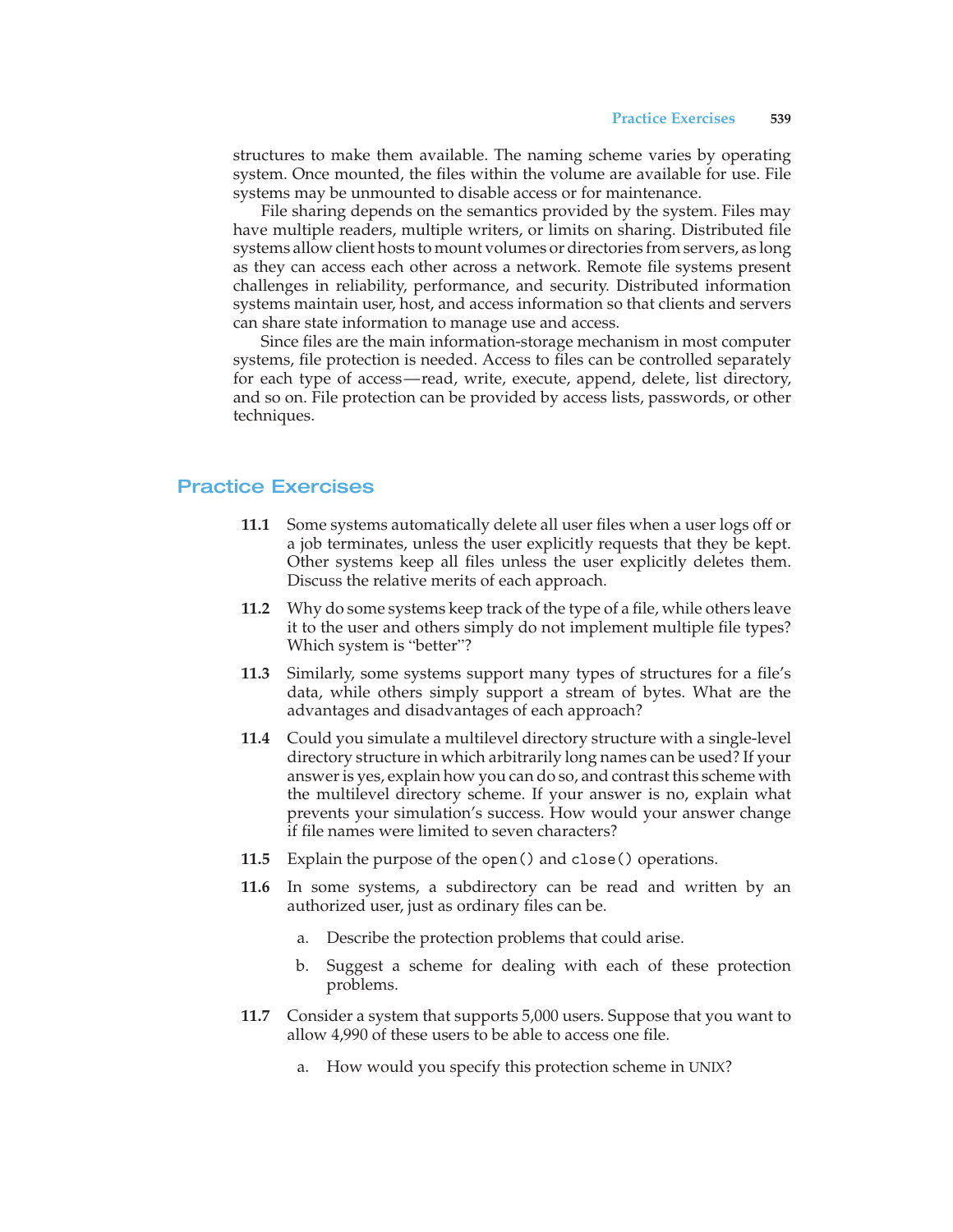- b. Can you suggest another protection scheme that can be used more effectively for this purpose than the scheme provided by UNIX?
- **11.8** Researchers have suggested that, instead of having an access list associated with each file (specifying which users can access the file, and how), we should have a **user control list** associated with each user (specifying which files a user can access, and how). Discuss the relative merits of these two schemes.

# **Exercises**

- **11.9** Consider a file system in which a file can be deleted and its disk space reclaimed while links to that file still exist. What problems may occur if a new file is created in the same storage area or with the same absolute path name? How can these problems be avoided?
- **11.10** The open-file table is used to maintain information about files that are currently open. Should the operating system maintain a separate table for each user or maintain just one table that contains references to files that are currently being accessed by all users? If the same file is being accessed by two different programs or users, should there be separate entries in the open-file table? Explain.
- **11.11** What are the advantages and disadvantages of providing mandatory locks instead of advisory locks whose use is left to users' discretion?
- **11.12** Provide examples of applications that typically access files according to the following methods:
	- Sequential
	- Random
- **11.13** Some systems automatically open a file when it is referenced for the first time and close the file when the job terminates. Discuss the advantages and disadvantages of this scheme compared with the more traditional one, where the user has to open and close the file explicitly.
- **11.14** If the operating system knew that a certain application was going to access file data in a sequential manner, how could it exploit this information to improve performance?
- **11.15** Give an example of an application that could benefit from operatingsystem support for random access to indexed files.
- **11.16** Discuss the advantages and disadvantages of supporting links to files that cross mount points (that is, the file link refers to a file that is stored in a different volume).
- **11.17** Some systems provide file sharing by maintaining a single copy of a file. Other systems maintain several copies, one for each of the users sharing the file. Discuss the relative merits of each approach.